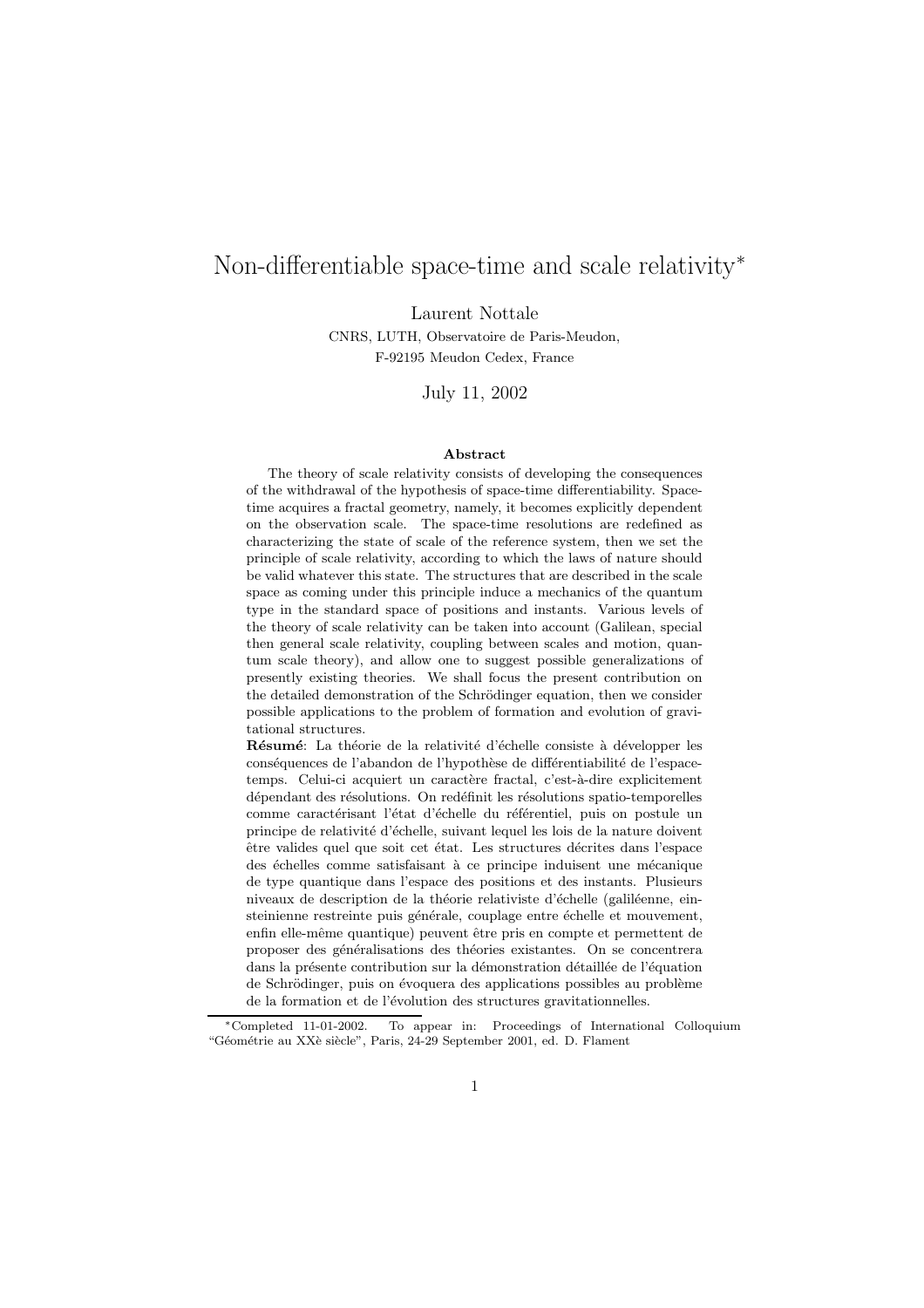## 1 Introduction

The theory of scale relativity of scale consists of applying the principle of relativity to transformations of scale (in particular to the transformations of the spatiotemporal resolutions). In the formulation of Einstein [1], the principle of relativity consists in requiring that the laws of nature are valid in any system of coordinates, whatever is its state. Since Galileo, this principle had been applied to the states of position (origin and orientation of axes) and of motion of the system of coordinates (velocity, acceleration), states which have the property to be never definable in a absolute way, but only in a relative way. The state of a reference system can be defined only with regard to another system.

It is the same as regards the changes of scale. The scale of a system can be defined only with regard to another system, and so owns the fundamental property of relativity: only scale ratios do have a physical meaning, never an absolute scale. In the new approach, one reinterprets the resolutions, not only as a property of the measuring device and / or of the measured system, but more generally as an intrinsic property of space-time, characterizing the state of scale of the reference system in the same way as velocity characterizes its state of movement. The principle of relativity of scale then consists in requiring that the fundamental laws of nature apply whatever the state of scale of the coordinate system.

What is the motivation to add such a first principle to fundamental physics? It becomes imperative from the very moment one wants to generalize the current description of space and time. The present description is usually reduced to differentiable manifolds (even though singularities are possible at certain particular points). So a way of generalization of current physics consists in trying to abandon the hypothesis of differentiability of spatiotemporal coordinates. The main consequence of such a giving up is that space-time becomes fractal, namely, in Mandelbrot's definition [2, 3], it acquires an explicit scale dependence (more precisely, it becomes scale-divergent) in terms of the spatiotemporal resolutions [4, 5].

The introduction of non-differentiable trajectories in quantum mechanics dates back to pioneering works by Feynman [6] and was also underlying the various attempts of construction of a stochastic mechanics [7, 8] (which have however now been shown to be in contradiction with quantum mechanics [9]). The proposal that is developed here is different, since it is not based on a fractal description of trajectories, but of space-time itself [10, 11, 12, 13, 14, 15, 16]. Our aim is therefore to recover the trajectories as geodesics of the non-differentiable space-time [4].

The theory of scale relativity is constructed by completing the standard laws of classical physics (motion in space / displacement in space-time) by new scale laws (in which the space-time resolutions are used as intrinsic variables). We hope such a stage of the theory to be only provisional, and the motion and scale laws to be treated on the same footing in the final theory. However, before reaching such a goal, one must realize that the various possible combinations of scale laws and motion laws lead to a large number of sub-sets of the theory to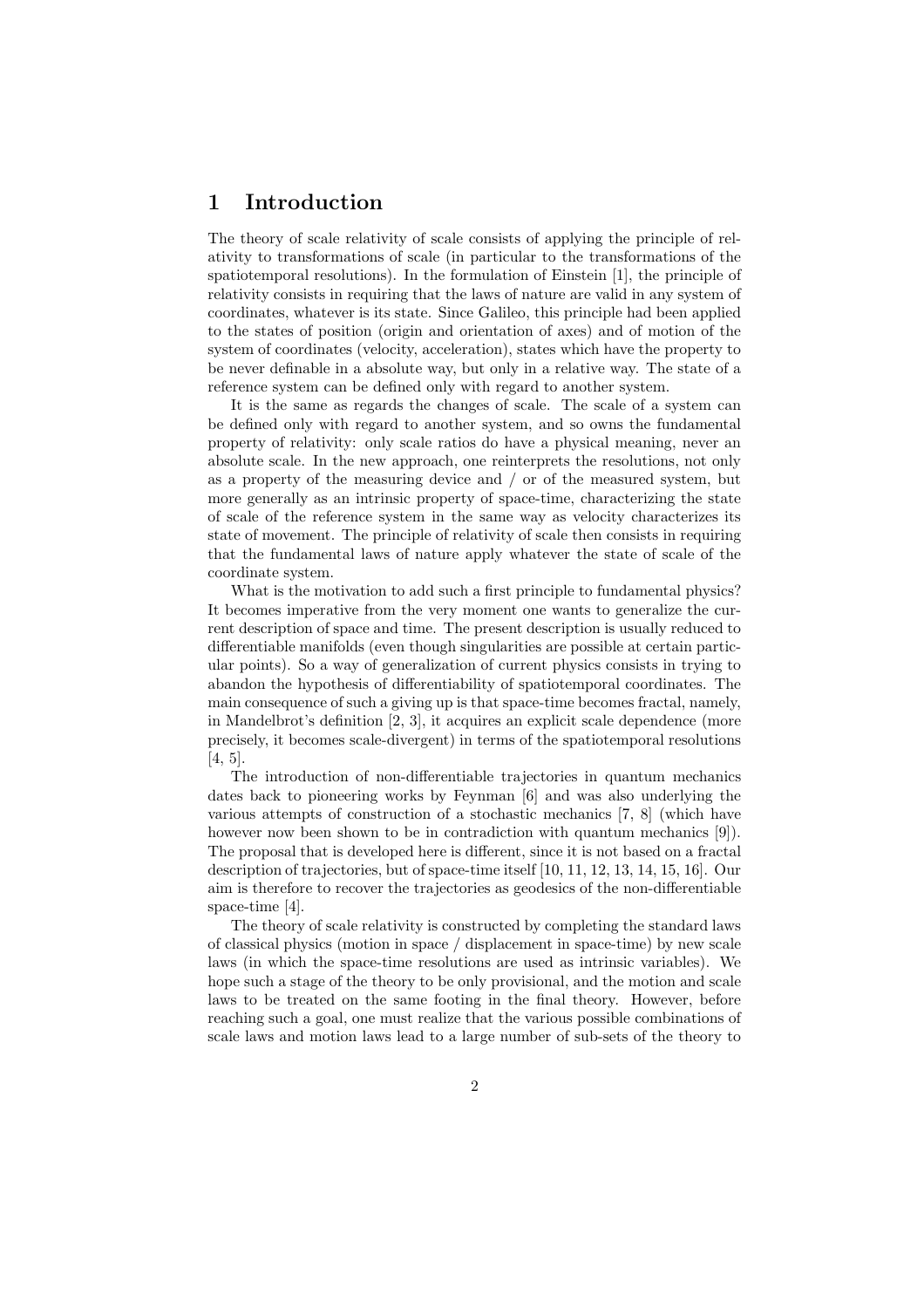be developed. Indeed, three domains of the theory are first to be considered:

(i) pure scale-laws: description of the internal structures of a non-differential space-time at a given point / event;

(ii) induced effects of scale laws on the equations of motion: generation of the quantum mechanics as mechanics on a nondifferentiable space-time;

(iii) scale-motion coupling: effects of dilations induced by displacements, that we tentatively interpret as gauge fields (only the case of the electromagnetic field has been considered up to now) [17, 18].

Several levels of the description of scale laws (point i) can be considered. These levels are quite parallel to that of the historical development of the theory of motion:

(i1) Galilean scale-relativity: standard laws of dilation, that have the structure of a Galileo group (fractal power law with constant fractal dimension). When the fractal dimension of trajectories is  $D = 2$ , the induced motion laws are that of standard quantum mechanics [4, 18].

(i2) Special scale-relativity: generalization of the laws of dilation to a Lorentzian form [15]. The fractal dimension becomes a variable, and plays the role of a fifth dimension. An impassable length-time scale, invariant under dilations, appears in the theory; it replaces the zero, owns all its physical properties (an infinite energy-momentum would be needed to reach it), and plays for scale laws the same role as played by the velocity of light for motion.

(i3) Scale-dynamics: while the first two cases correspond to "scale freedom", one can also consider distorsion from strict self-similary that would come from the effect of a "scale-force" or "scale-field" [19, 20].

(i4) General scale-relativity: in analogy with the field of gravitation being ultimately attributed to the geometry of space-time, a future more profound description of the scale-field could be done in terms of Riemann geometry of the fifth-dimensional scale space.

(i5) Quantum scale-relativity: the above cases assume differentiability of the scale transformations. If one assumes them to be continuous but, as we have assumed for space-time, non-differentiable, one is confronted for scale laws to the same conditions that lead to quantum mechanics in space-time. One may therefore conjecture that quantum mechanical scale laws could be constructed in a future work.

The possible complication of the theory becomes apparent when one realizes that these various levels of the description of scale laws will lead to different levels of induced dynamics (point ii) and scale-motion coupling (iii), and that other sublevels are to be considered, depending on the status of motion laws (non-relativistic, special-relativistic, general-relativistic).

In the present contribution, we shall focus on point (i1), by giving a detailed and improved demonstration of the Schrödinger equation.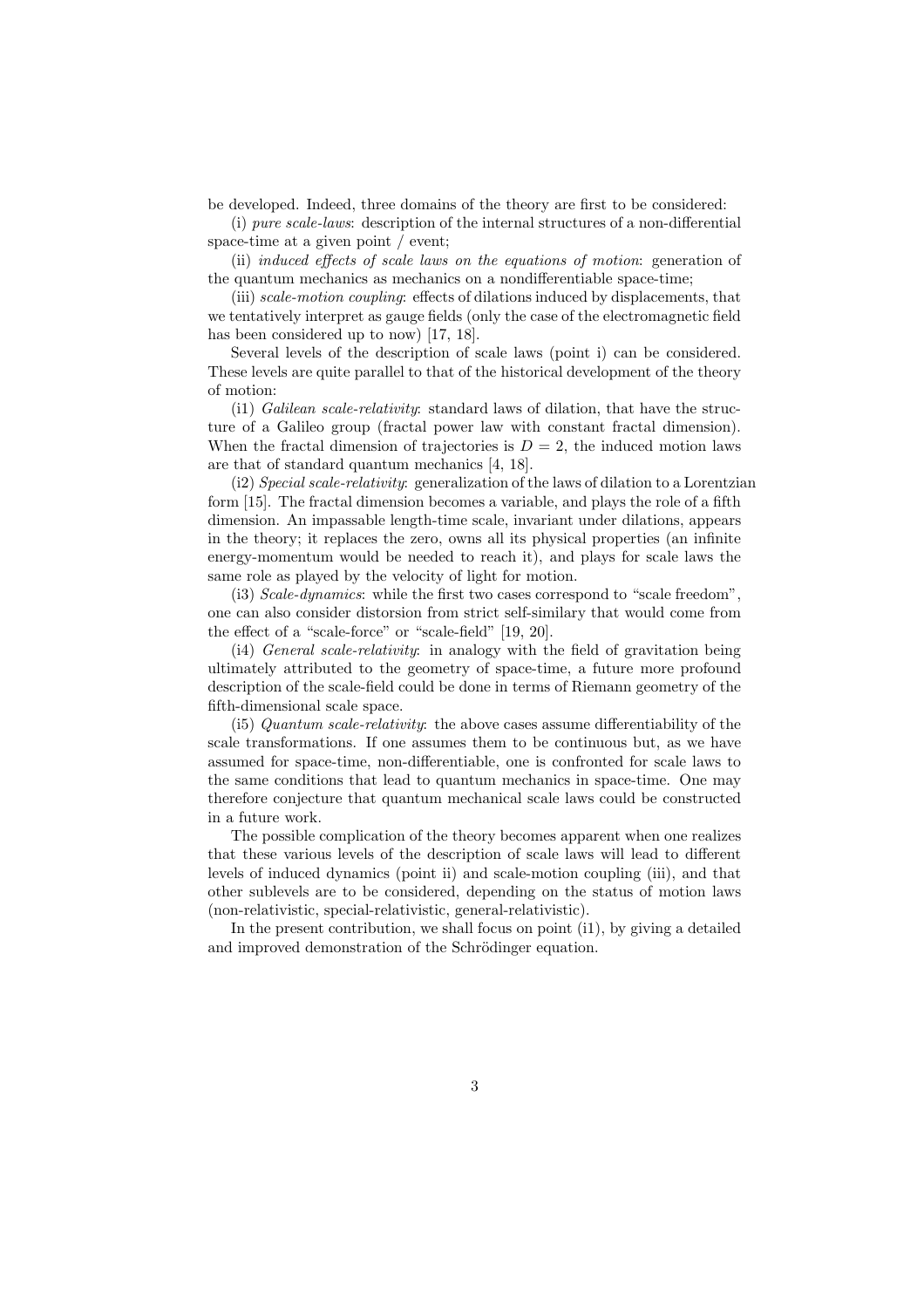# 2 Schrödinger equation: detailed derivation from non-differentiability

## 2.1 Scale invariance and Galilean scale relativity

Consider a non-differentiable (fractal) curvilinear coordinate  $\mathcal{L}(x,\varepsilon)$ , that depends on some space-time variables x and on the resolution  $\varepsilon$ . Such a coordinate generalizes to non-differentiable and fractal space-times the concept of curvilinear coordinates introduced for curved Riemannian space-times in Einstein's general relativity [4].  $\mathcal{L}(x, \varepsilon)$ , being differentiable when  $\varepsilon \neq 0$ , can be the solution of differential equations involving the derivatives of  $\mathcal L$  with respect to both x and  $\varepsilon$ .

Let us apply an infinitesimal dilation  $\varepsilon \to \varepsilon' = \varepsilon (1 + d\rho)$  to the resolution. Being, at this stage, interested in pure scale laws, we omit the  $x$  dependence in order to simplify the notation and we obtain, at first order,

$$
\mathcal{L}(\varepsilon') = \mathcal{L}(\varepsilon + \varepsilon \, d\rho) = \mathcal{L}(\varepsilon) + \frac{\partial \mathcal{L}(\varepsilon)}{\partial \varepsilon} \, \varepsilon \, d\rho = (1 + \tilde{D} \, d\rho) \, \mathcal{L}(\varepsilon),\tag{1}
$$

where  $\tilde{D}$  is, by definition, the dilation operator. The identification of the two last members of this equation yields

$$
\tilde{D} = \varepsilon \frac{\partial}{\partial \varepsilon} = \frac{\partial}{\partial \ln \varepsilon} . \tag{2}
$$

This well-known form of the infinitesimal dilation operator shows that the "natural" variable for the resolution is  $\ln \varepsilon$ , and that the expected new differential equations will indeed involve quantities as  $\partial \mathcal{L}(x, \varepsilon)/\partial \ln \varepsilon$ . The renormalization group equations, in the multi-scale-of-length approach proposed by Wilson [21, 22], already describe such a scale dependence. The scale-relativity approach allows one to suggest more general forms for these scale groups.

The simplest renormalization group-like equation states that the variation of  $\mathcal L$  under an infinitesimal scale transformation  $d\ln \varepsilon$  depends only on  $\mathcal L$  itself. We thus write

$$
\frac{\partial \mathcal{L}(x,\varepsilon)}{\partial \ln \varepsilon} = \beta(\mathcal{L}).\tag{3}
$$

Still looking for the simplest form of such an equation, we expand  $\beta(\mathcal{L})$  in powers of  $\mathcal{L}$ . We obtain, to the first order, the linear equation

$$
\frac{\partial \mathcal{L}(x,\varepsilon)}{\partial \ln \varepsilon} = a + b\mathcal{L} \,, \tag{4}
$$

of which the solution is

$$
\mathcal{L}(x,\varepsilon) = \mathcal{L}_0(x) \left[ 1 + \zeta(x) (\frac{\lambda}{\varepsilon})^{-b} \right],\tag{5}
$$

where  $\lambda^{-b}\zeta(x)$  is an integration constant and  $\mathcal{L}_0 = -a/b$ .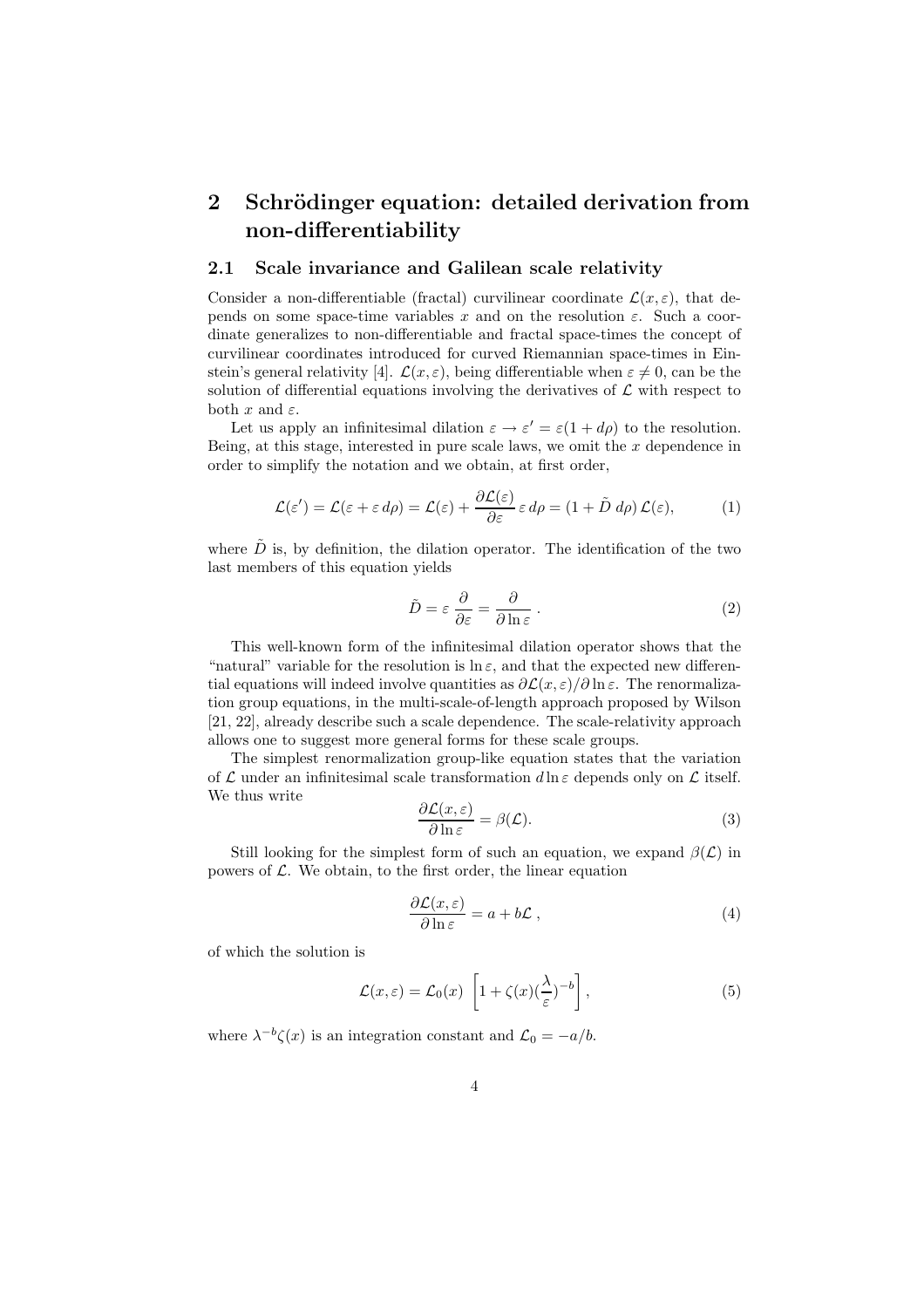The scale dimension,  $\delta = D - D_T$ , where D is the fractal dimension and  $D_T$ the topological dimension, is defined, following Mandelbrot [2, 3], as

$$
\delta = \frac{d \ln \mathcal{L}}{d \ln(\lambda/\varepsilon)} \,. \tag{6}
$$

When  $\delta$  is constant, one obtains an asymptotic power law resolution dependence

$$
\mathcal{L}(x,\varepsilon) = \mathcal{L}_0(x) \left(\frac{\lambda}{\varepsilon}\right)^{\delta}.
$$
 (7)

Let us now check that such a simple self-similar scaling law does come under the principle of relativity extended to scale transformations of the resolutions. The involved quantities transform, under a scale transformation  $\varepsilon \to \varepsilon',$  as

$$
\ln \frac{\mathcal{L}(\varepsilon')}{\mathcal{L}_0} = \ln \frac{\mathcal{L}(\varepsilon)}{\mathcal{L}_0} + \delta(\varepsilon) \ln \frac{\varepsilon}{\varepsilon'}, \qquad (8)
$$

$$
\delta(\varepsilon') = \delta(\varepsilon). \tag{9}
$$

These transformations have exactly the mathematical structure of the Galileo group (applied here to scale rather than motion), as confirmed by the dilation composition law,  $\varepsilon \to \varepsilon' \to \varepsilon''$ , which writes

$$
\ln \frac{\varepsilon''}{\varepsilon} = \ln \frac{\varepsilon'}{\varepsilon} + \ln \frac{\varepsilon''}{\varepsilon'}, \qquad (10)
$$

and is therefore similar to the law of composition of velocities. It is worth noting that Eq.  $(5)$  gives, in addition, a transition from a fractal to a nonfractal behavior at scales larger than some transition scale  $\lambda$ . In other words, contrarily to the case of motion laws, for which the invariance group is universal, the scale group symmetry is broken beyond some (relative) transition scale.

#### 2.2 Lagrangian approach to scale laws

The Lagrangian approach can be used in the scale space in order to obtain physically relevant generalizations of the above simplest (scale-invariant) laws. In this aim, we are led to reverse the definition and meaning of the variables. Namely, the scale dimension  $\delta$  becomes a primary variable that plays, for scale laws, the same role as played by time in motion laws.

The resolution,  $\varepsilon$ , can therefore be defined as a derived quantity in terms of the fractal coordinate  ${\mathcal L}$  and of the scale dimension  $\delta$ 

$$
\tilde{V} = \ln\left(\frac{\lambda}{\varepsilon}\right) = \frac{d \ln \mathcal{L}}{d\delta} \,. \tag{11}
$$

A scale Lagrange function  $\tilde{L}(\ln \mathcal{L}, \tilde{V}, \delta)$  is introduced, from which a scale action is constructed

$$
\tilde{S} = \int_{\delta_1}^{\delta_2} \tilde{L}(\ln \mathcal{L}, \tilde{V}, \delta) \, d\delta. \tag{12}
$$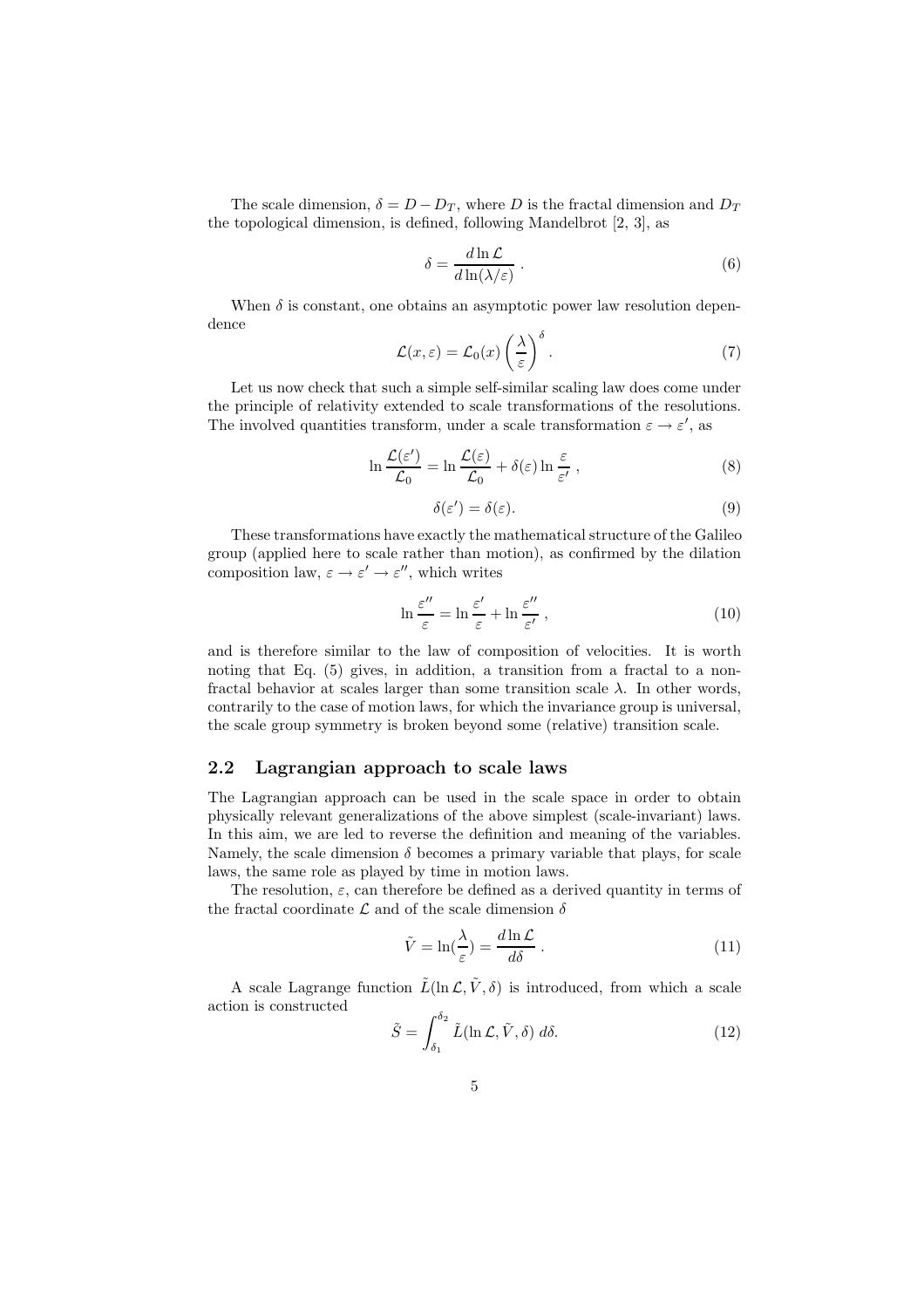The application of the action principle yields a scale Euler-Lagrange equation that writes

$$
\frac{d}{d\delta} \frac{\partial \tilde{L}}{\partial \tilde{V}} = \frac{\partial \tilde{L}}{\partial \ln \mathcal{L}} .
$$
\n(13)

In analogy with the physics of motion, the simplest possible form for the Lagrange function is a quadratic dependence on the "scale velocity",  $\tilde{V}$ , (i.e.,  $\tilde{L} \propto \tilde{V}^2$  and the absence of any "scale force" (i.e.,  $\partial \tilde{L}/\partial \ln \mathcal{L} = 0$ ), which is the equivalent for scale of what inertia is for motion. The Euler-Lagrange equation becomes in this case

$$
\frac{d\tilde{V}}{d\delta} = 0 \Rightarrow \tilde{V} = \text{const.}\tag{14}
$$

The constancy of  $\tilde{V} = \ln(\lambda/\varepsilon)$  means that it is independent of the "scale" time"  $\delta$ . Equation (11) can therefore be integrated to give the usual power law behavior,  $\mathcal{L} = \mathcal{L}_0(\lambda/\varepsilon)^\delta$ . This reversed viewpoint has several advantages which allow a full implementation of the principle of scale relativity:

(i) The scale dimension  $\delta$  is given its actual status of "scale time" and the logarithm of the resolution,  $\tilde{V}$ , its status of "scale velocity" (see Eq. (11)). This is in accordance with its scale-relativistic definition, in which it characterizes the "state of scale" of the reference system, in the same way as the velocity  $v = dx/dt$  characterizes its state of motion.

(ii) This leaves open the possibility of generalizing our formalism to the case of four independent space-time resolutions,  $\tilde{V}^{\mu} = \ln(\lambda^{\mu}/\varepsilon^{\mu}) = d \ln \mathcal{L}^{\mu}/d\delta$ . (Let us however remark from now, to be more specific, that the genuine nature of resolutions is tensorial,  $\varepsilon_{\mu}^{\nu} = \varepsilon_{\mu}\varepsilon^{\nu} = \rho_{\mu\lambda}\varepsilon^{\nu}\varepsilon^{\lambda}$  and involves correlation coefficients, as in a variance-covariance matrix).

(iii) Scale laws more general than the simplest self-similar ones can be derived from more general scale Lagrangians [19].

## 2.3 Transition from non-differentiability (small scales) to differentiability (large scales)

Strictly, the non-differentiability of the coordinates means that the velocity

$$
V = \frac{dX}{dt} = \lim_{dt \to 0} \frac{X(t + dt) - X(t)}{dt}
$$
\n(15)

is undefined. Namely, when dt tends to zero, either the ratio  $dX/dt$  tends to infinity, or it fluctuates without reaching any limit. However, as recalled in the introduction, continuity and non-differentiability imply an explicit scale dependence of the various physical quantities, and therefore of the velocity, V. We therefore apply to the velocity and to the differential element, now interpreted as a resolution, the reasoning applied to the fractal function  $\mathcal L$  in Sec. 2.1. We obtain the solution

$$
V = v + w = v \left[ 1 + \zeta \left( \frac{\tau}{dt} \right)^{1 - 1/D} \right]. \tag{16}
$$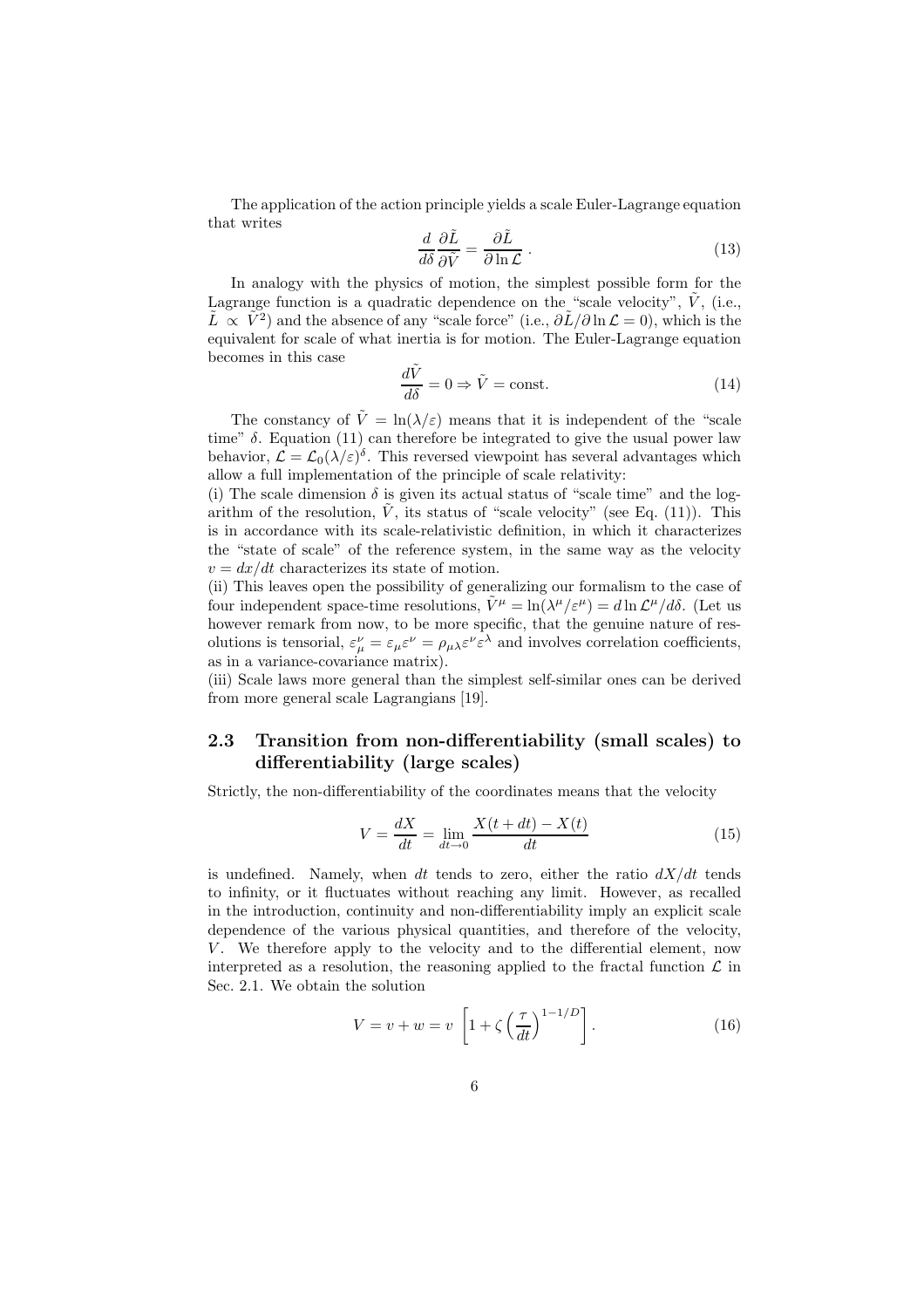This means that the velocity is now the sum of two independent terms of different orders, since their ratio  $v/w$  is, from the standard viewpoint, infinitesimal. In analogy with the real and imaginary parts of a complex number, we suggest [23] to call v the "classical part" of the velocity,  $v = \mathcal{C}\ell\langle V \rangle$ , (see below the definition of the classical part operator  $C\ell\langle \quad \rangle$ ). The new component w is an explicitely scale-dependent fractal fluctuation (which would be infinite from the standard point of view where one makes  $dt \to \infty$  and  $\tau$  and  $\zeta$  are chosen such that  $\mathcal{C}\ell\langle \zeta \rangle = 0$  and  $\mathcal{C}\ell\langle \zeta^2 \rangle = 1$ .

We recognize here the combination of a typical fractal behavior, with a fractal dimension D, and of a breaking of the scale symmetry at the scale transition  $\tau$ . As we shall see, in what follows,  $\tau$  will be identified with the de Broglie scale of the system  $(\tau = \hbar / E)$ , since  $V \approx v$ , when  $dt \gg \tau$  (classical behavior), and  $V \approx w$ , when  $dt \ll \tau$  (fractal behavior). Recalling that  $D = 2$  plays the role of a critical dimension [4], we stress that, in the asymptotic scaling domain,  $w \propto (dt/\tau)^{-1/2}$ , in agreement with Ref. [6] for quantum paths, which allows to identify the fractal domain with the quantum one.

The above description strictly applies to an individual fractal trajectory. Now, one of the geometric consequences of the non-differentiability and of the subsequent fractal character of space/space-time itself (not only of the trajectories) is that there is an infinity of fractal geodesics relating any couple of points of this fractal space. It has therefore been suggested [12] that the description of a quantum mechanical particle, including its property of wave-particle duality, could be reduced to the geometric properties of the set of fractal geodesics that corresponds to a given state of this "particle". In such an interpretation, we do not have to endow the "particle" with internal properties such as mass, spin or charge, since the "particle" is not identified with a point mass which would follow the geodesics, but its internal properties can simply be defined as geometric properties of the fractal geodesics themselves. As a consequence, any measurement is interpreted as a sorting out (or selection) of the geodesics of which the properties correspond to the resolution scale of the measuring device (as an example, if the "particle" has been observed at a given position with a given resolution, this means that the geodesics which pass through this domain have been selected) [4, 12].

The transition scale appearing in Eq. (16) yields two distinct behaviors of the system (particle) depending on the resolution at which it is considered. Equation (16) multiplied by  $dt$  gives the elementary displacement,  $dX$ , of the system as a sum of two infinitesimal terms of different orders

$$
dX = dx + d\xi.
$$
 (17)

Here  $d\xi$  represents the fractal fluctuations and  $dx = \mathcal{C}\ell\langle dX\rangle$  is the "classical" or "large-scale" value. They are defined as

$$
dx = v \, dt,\tag{18}
$$

$$
d\xi = \eta \sqrt{2D} (dt^2)^{1/2D},\qquad(19)
$$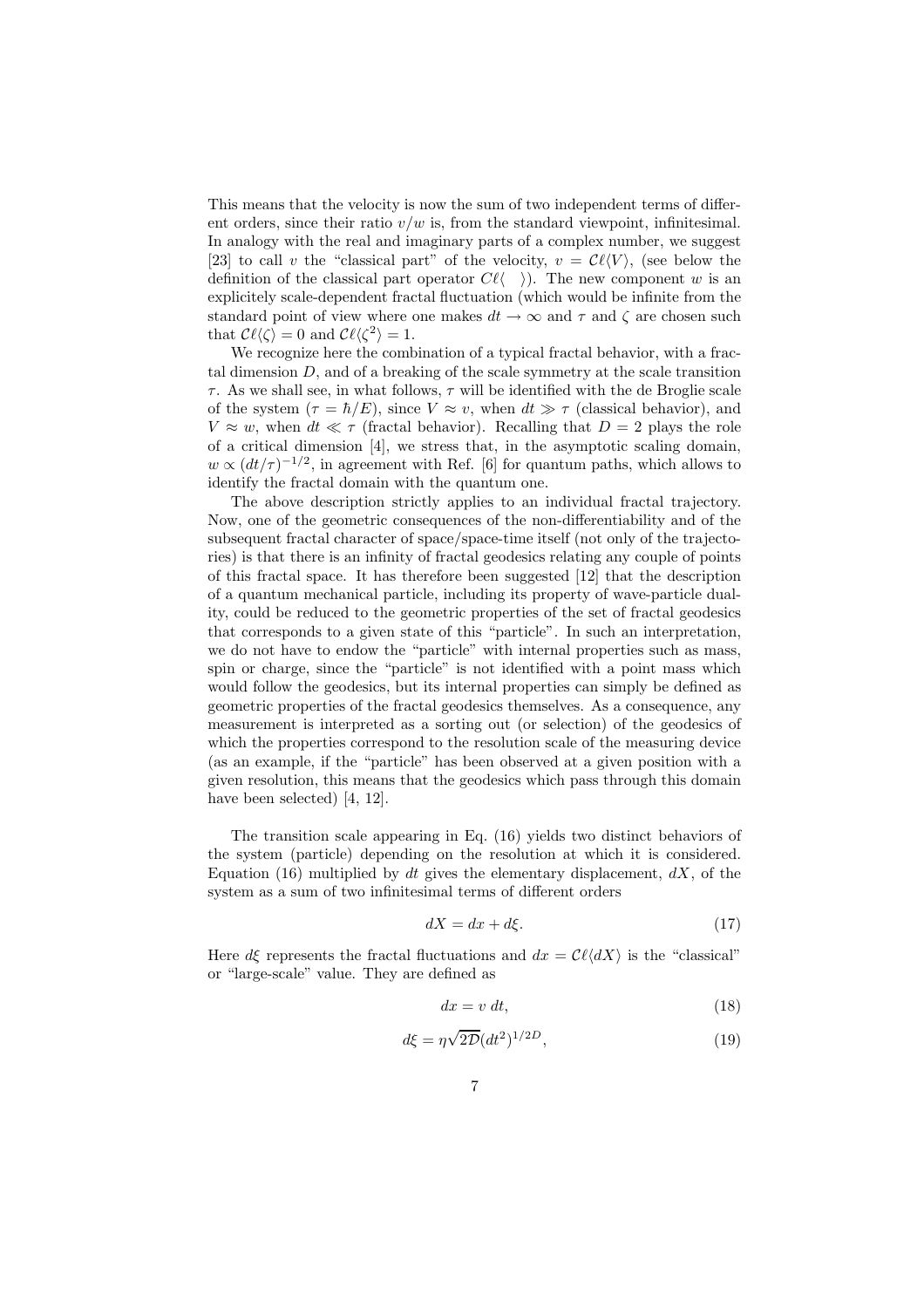which becomes, for  $D = 2$ ,

$$
d\xi = \eta \sqrt{2D} dt^{1/2},\tag{20}
$$

with  $2\mathcal{D} = \tau_0 = \tau v^2$ ,  $\mathcal{C}\ell\langle\eta\rangle = 0$  and  $\mathcal{C}\ell\langle\eta^2\rangle = 1$ . Owing to Eq. (16), we identify  $\tau$  with the Einstein transition scale,  $\hbar/E = \hbar / \frac{1}{2}mv^2$ . Therefore, as we shall see further on,  $2D = \tau_0$  is a scalar quantity which can be identified with the Compton scale,  $\hbar/mc$ , i.e., it gives the mass of the particle up to fundamental constants.

Now, the Schrödinger, Klein-Gordon and Dirac equations give results applying to measurements performed on quantum objects, but achieved with classical devices, in the differentiable "large-scale" domain. The microphysical scale at which the physical systems under study are considered induces the selection of a bundle of geodesics, corresponding to the scale of the systems (see above), while the measurement process implies a smoothing out of the geodesic bundle coupled to a transition from the non-differentiable "small-scale" to the differentiable "large-scale" domain. We are therefore led to define an operator  $\mathcal{C}\ell\langle \rangle$ , which we apply to the fractal variables or functions each time we are drawn to the classical domain where the dt behavior dominates.

Please note the improvement of the new definition in terms of the large-scale part [23] with respect to the previous interpretation in terms of an averaging process [4].

#### 2.4 Differential-time symmetry breaking

Another consequence of the non-differentiable nature of space (space-time) is the breaking of local differential (proper) time reflection invariance. The derivative with respect to the time  $t$  of a differentiable function  $f$  can be written twofold

$$
\frac{df}{dt} = \lim_{dt \to 0} \frac{f(t + dt) - f(t)}{dt} = \lim_{dt \to 0} \frac{f(t) - f(t - dt)}{dt} .
$$
 (21)

The two definitions are equivalent in the differentiable case. One passes from one to the other by the transformation  $dt \leftrightarrow -dt$  ( differential time reflection invariance), which is therefore an implicit discrete symmetry of differentiable physics. In the non-differentiable situation, both definitions fail, since the limits are no longer defined. In the new framework of scale relativity, the physics is related to the behavior of the function during the "zoom" operation on the time resolution  $\delta t$ , identified with the differential element dt. Two functions  $f'_{+}$  and  $f'_{-}$  are therefore defined as explicit functions of t and  $dt$ 

$$
f'_{+}(t,dt) = \frac{f(t+dt,dt) - f(t,dt)}{dt},
$$
\n(22)

$$
f'_{-}(t, dt) = \frac{f(t, dt) - f(t - dt, dt)}{dt}.
$$
\n(23)

When applied to the space coordinates, these definitions yield, in the nondifferentiable domain, two velocities that are fractal functions of the resolution,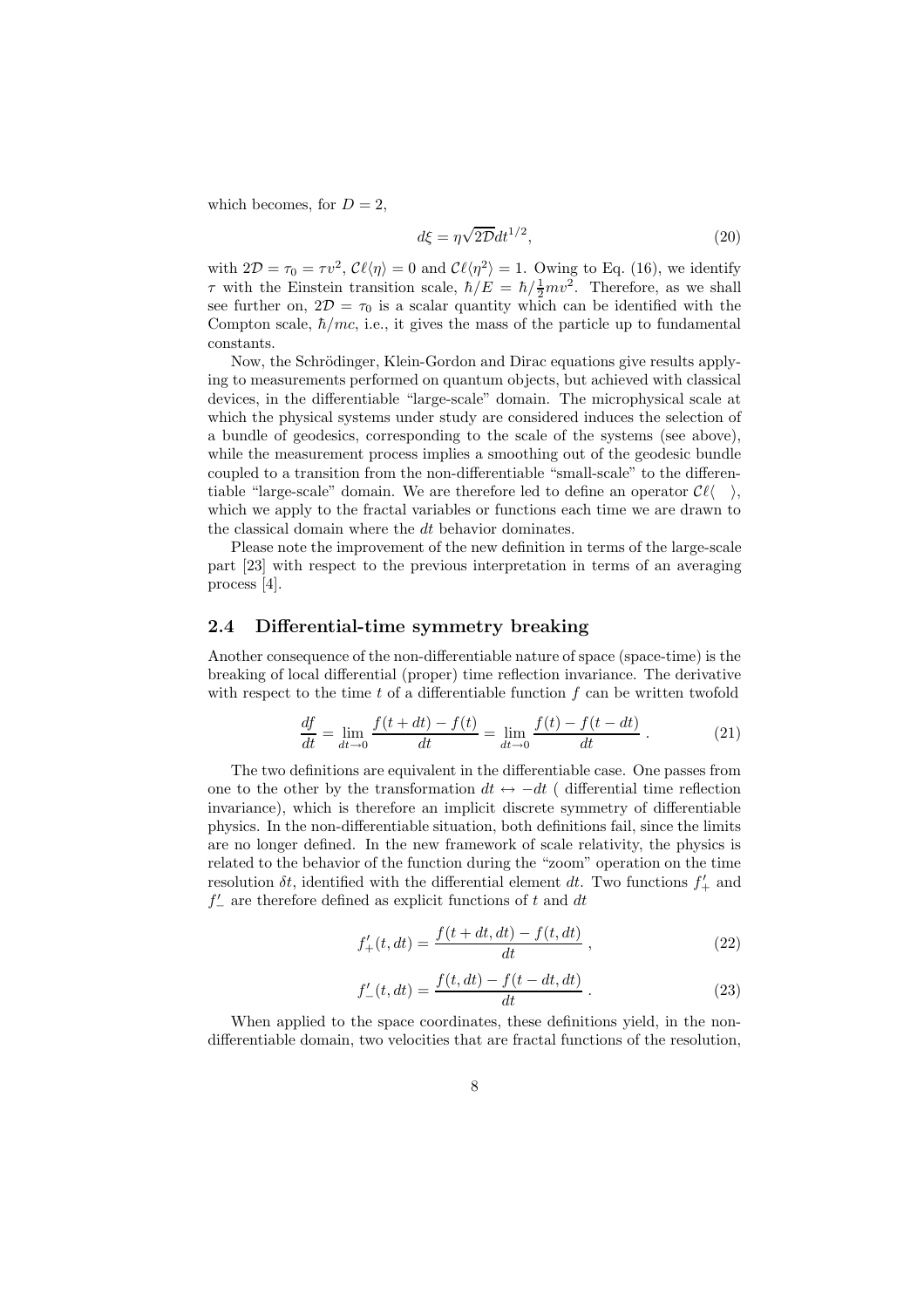$V_{+}[x(t),t,dt]$  and  $V_{-}[x(t),t,dt]$ . In order to go back to the classical domain and derive the classical velocities appearing in Eq. (18), we smooth out each fractal geodesic in the bundles selected by the zooming process with balls of radius larger than  $\tau$ . This amounts to carry out a transition from the non-differentiable to the differentiable domain and leads to define two classical velocity fields now resolution-independent:  $V_+[x(t),t,dt > \tau] = \mathcal{C}\ell\langle V_+[x(t),t,dt]\rangle = v_+[x(t),t]$  and  $V-[x(t),t,dt] > \tau$  =  $\mathcal{C}\ell\langle V-[x(t),t,dt]\rangle = v-[x(t),t]$ . The important new fact appearing here is that, after the transition, there is no longer any reason for these two velocities to be equal. While, in standard mechanics, the concept of velocity was one-valued, we must introduce, for the case of a non-differentiable space, two velocities instead of one, even when going back to the classical domain.

A simple and natural way to account for this doubling consists in using complex numbers and the complex product. As we recall hereafter, this is the origin of the complex nature of the wave function of quantum mechanics, since this wave function can be identified with the exponential of the complex action that is naturally introduced in this framework. We shall now demonstrate that the choice of complex numbers to represent the two-valuedness of the velocity is a simplifying and "covariant" choice.

#### 2.5 Covariant derivative operator

We are now lead to describe the elementary displacements for both processes,  $dX_{\pm}$ , as the sum of a  $\mathcal{C}\ell$  part,  $dx_{\pm} = v_{\pm} dt$ , and a fluctuation about this  $\mathcal{C}\ell$ part,  $d\xi_{\pm}$ , which is, by definition, of zero classical part,  $\mathcal{C}\ell\langle d\xi_{\pm}\rangle = 0$ 

$$
dX_{+}(t) = v_{+} dt + d\xi_{+}(t),
$$
  
\n
$$
dX_{-}(t) = v_{-} dt + d\xi_{-}(t).
$$
\n(24)

Considering first the large-scale displacements, large-scale forward and backward derivatives,  $d/dt_+$  and  $d/dt_-$ , are defined, using the  $\mathcal{C}\ell$  part extraction procedure. Applied to the position vector,  $x$ , they yield the forward and backward large-scale velocities

$$
\frac{d}{dt_+}x(t) = v_+, \qquad \frac{d}{dt_-}x(t) = v_-\,. \tag{25}
$$

As regards the fluctuations, the generalization to three dimensions of the fractal behavior of Eq. (19) writes (for  $D = 2$ )

$$
\mathcal{C}\ell\langle d\xi_{\pm i} d\xi_{\pm j}\rangle = \pm 2 \mathcal{D} \,\delta_{ij} dt \qquad i, j = x, y, z,\tag{26}
$$

as the  $d\xi(t)$ 's are of null  $\mathcal{C}\ell$  part and mutually independent. The Krönecker symbol,  $\delta_{ij}$ , in Eq. (26), implies indeed that the  $\mathcal{C}\ell$  part of every crossed product  $\mathcal{C}\ell\langle d\xi_{\pm i} d\xi_{\pm j} \rangle$ , with  $i \neq j$ , is null.

#### 2.5.1 Origin of complex numbers in quantum mechanics

We now know that each component of the velocity takes two values instead of one. This means that each component of the velocity becomes a vector in a twodimensional space, or, in other words, that the velocity becomes a two-index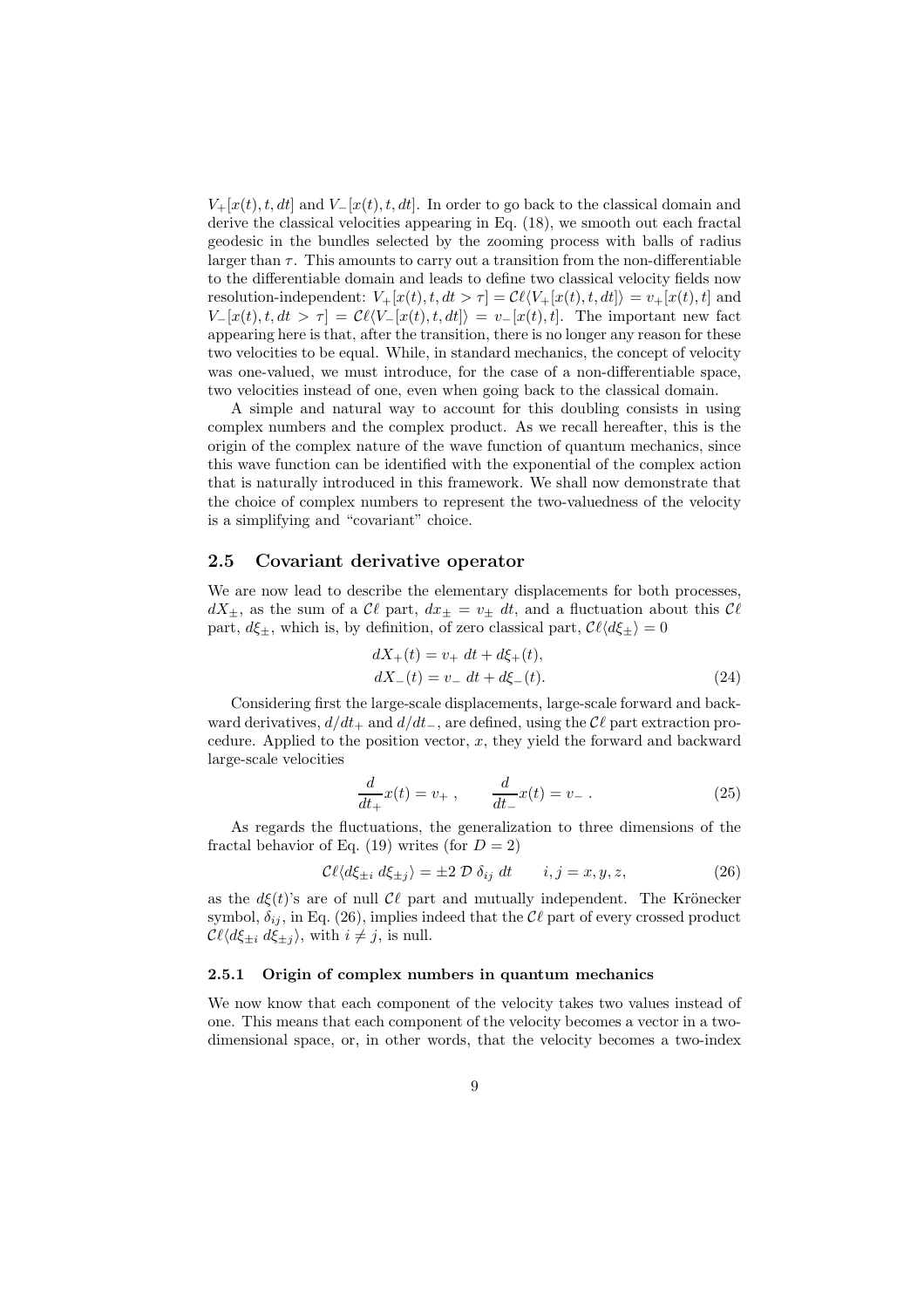tensor. The generalization of the sum of these quantities is straighforward, but one also needs to define a generalized product.

The problem can be put in a general way: it amounts to find a generalization of the standard product that keeps its fundamental physical properties.

From the mathematical point of view, we are here exactly confronted to the well-known problem of the doubling of algebra (see, e.g., Ref. [24]). Indeed, the effect of the symmetry breaking  $dt \leftrightarrow -dt$  (or  $ds \leftrightarrow -ds$ ) is to replace the algebra  $A$  in which the classical physical quantities are defined, by a direct sum of two exemplaries of A, i.e., the space of the pairs  $(a, b)$  where a and b belong to A. The new vectorial space  $\mathcal{A}^2$  must be supplied with a product in order to become itself an algebra (of doubled dimension). The same problem is asked again when one takes also into account the symmetry breakings  $dx^{\mu} \leftrightarrow -dx^{\mu}$ and  $x^{\mu} \leftrightarrow -x^{\mu}$  (see [23]): this leads to new algebra doublings. The mathematical solution to this problem is well-known: the standard algebra doubling amounts to supply  $\mathcal{A}^2$  with the complex product. Then the doubling  $\mathbb{R}^2$  of  $\mathbb{R}$ is the algebra  $\mathbb C$  of complex numbers, the doubling  $\mathbb C^2$  of  $\mathbb C$  is the algebra  $\mathbb H$  of quaternions, the doubling  $\mathbb{H}^2$  of quaternions is the algebra of Graves-Cayley octonions. The problem with algebra doubling is that the iterative doubling leads to a progressive deterioration of the algebraic properties. Namely, the quaternion algebra is non-commutative, while the octonion algebra is also nonassociative. But an important positive result for physical applications is that the doubling of a metric algebra is a metric algebra [24].

These mathematical theorems fully justify the use of complex numbers, then of quaternions, in order to describe the successive doublings due to discrete symmetry breakings at the infinitesimal level, which are themselves more and more profound consequences of space-time non-differentiability.

However, we give in what follows complementary arguments of a physical nature, which show that the use of the complex product in the first algebra doubling have a simplifying and covariant effect (we use here the word "covariant" in the original meaning given to it by Einstein [1], namely, the requirement of the form invariance of fundamental equations).

In order to simplify the argument, let us consider the generalization of scalar quantities, for which the product law is the standard product in IR.

The first constraint is that the new product must remain an internal composition law. We also make the simplifying assumption that it remains linear in terms of each of the components of the two quantities to be multiplied.

The second physical constraint is that we recover the classical variables and the classical product at the classical limit. The mathematical equivalent of this constraint is the requirement that  $\mathcal A$  still be a sub-algebra of  $\mathcal A^2$ . Therefore we identify  $a_0 \in \mathcal{A}$  with  $(a_0, 0)$  and we set  $(0, 1) = \alpha$ . This allows us to write the new two-dimensional vectors in the simplified form  $a = a_0 + a_1 \alpha$ , so that the product now writes

$$
c = (a_0 + a_1\alpha)(b_0 + b_1\alpha) = a_0b_0 + a_1b_1\alpha^2 + (a_0b_1 + a_1b_0)\alpha.
$$
 (27)

The problem is now reduced to find  $\alpha^2$ , which is defined by only two coeffi-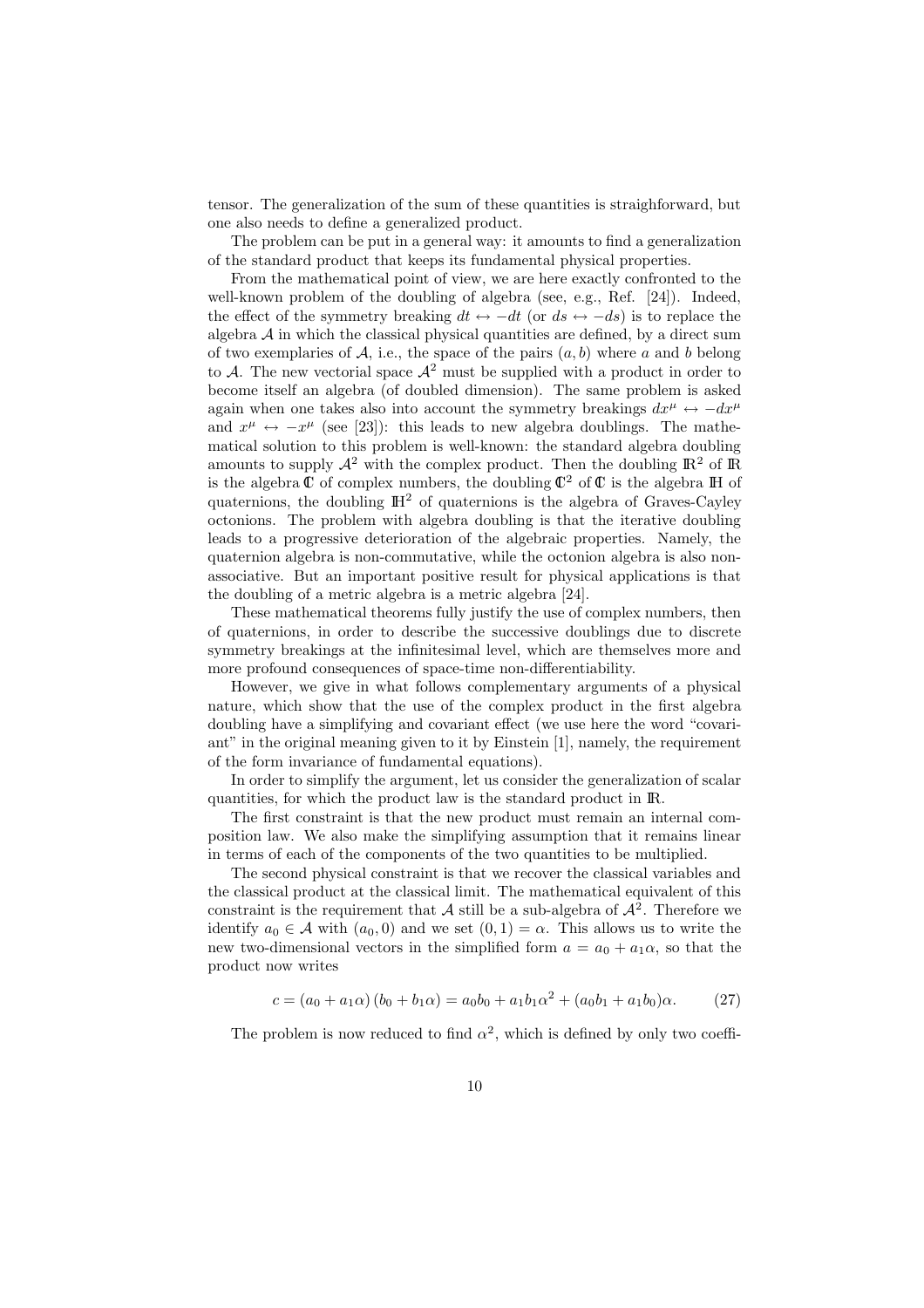cients

$$
\alpha^2 = \omega_0 + \omega_1 \alpha. \tag{28}
$$

Let us now come back to the beginning of our construction. We have introduced two elementary displacements, a forward and a backward one, each of them made of two terms, a  $\mathcal{C}\ell$  part and a fluctuation (see Eq. (24))

$$
dX_{+}(t) = v_{+} dt + d\xi_{+}(t),
$$
  
\n
$$
dX_{-}(t) = v_{-} dt + d\xi_{-}(t).
$$
\n(29)

Therefore, one can define velocity fluctuations  $w_+ = d\xi_+/dt$  and  $w_$  $d\xi_{-}/dt$ , then a complete velocity in the doubled algebra [25]

$$
\mathcal{V} + \mathcal{W} = \left(\frac{v_+ + v_-}{2} - \alpha \frac{v_+ - v_-}{2}\right) + \left(\frac{w_+ + w_-}{2} - \alpha \frac{w_+ - w_-}{2}\right) \,. \tag{30}
$$

We shall see in what follows that a Lagrange function can be introduced in terms of the new two-valued tool, that leads to a conserved form for the Euler-Lagrange equations. In the end, the Schrödinger equation is obtained as their integral. Now, from the covariance principle, the Lagrange function in the Newtonian case should strictly be written:

$$
\mathcal{L} = \frac{1}{2} m \mathcal{C} \ell \langle (\mathcal{V} + \mathcal{W})^2 \rangle = \frac{1}{2} m \left( \mathcal{C} \ell \langle \mathcal{V}^2 \rangle + \mathcal{C} \ell \langle \mathcal{W}^2 \rangle \right)
$$
(31)

We have  $\mathcal{C}\ell\langle\mathcal{W}\rangle = 0$ , by definition, and  $\mathcal{C}\ell\langle\mathcal{V}\mathcal{W}\rangle = 0$ , because they are mutually independent. But what about  $\mathcal{C}\ell\langle\mathcal{W}^2\rangle$ ? The presence of this term would greatly complicate all the subsequent developments toward the Schrödinger equation, since it would imply a fundamental divergence of non-relativistic quantum mechanics. Let us expand it:

$$
4\mathcal{C}\ell\langle\mathcal{W}^2\rangle = \mathcal{C}\ell\langle[(w_+ + w_-) - \alpha(w_+ - w_-)]^2\rangle
$$
  
=  $\mathcal{C}\ell\langle(w_+^2 + w_-^2)(1 + \alpha^2) - 2\alpha(w_+^2 - w_-^2) + 2w_+w_-(1 - \alpha^2)\rangle[32]$ 

Since  $\mathcal{C}\ell\langle w_+^2 \rangle = \mathcal{C}\ell\langle w_-^2 \rangle$  and  $\mathcal{C}\ell\langle w_+w_-\rangle = 0$  (they are mutually independent), we finally find that  $\mathcal{C}\ell\langle\mathcal{W}^2\rangle$  can only vanish provided

$$
\alpha^2 = -1,\tag{33}
$$

namely,  $\alpha = i$ , the imaginary. Therefore we have shown that the choice of the complex product in the algebra doubling plays an essential physical role, since it allows to suppress what would be additional infinite terms in the final equations of motion.

#### 2.5.2 Complex velocity

We now combine the forward and backward derivatives to obtain a complex derivative operator, that allows us to recover local differential time reversibility in terms of the new complex process [4]:

$$
\frac{d}{dt} = \frac{1}{2} \left( \frac{d}{dt_+} + \frac{d}{dt_-} \right) - \frac{i}{2} \left( \frac{d}{dt_+} - \frac{d}{dt_-} \right) . \tag{34}
$$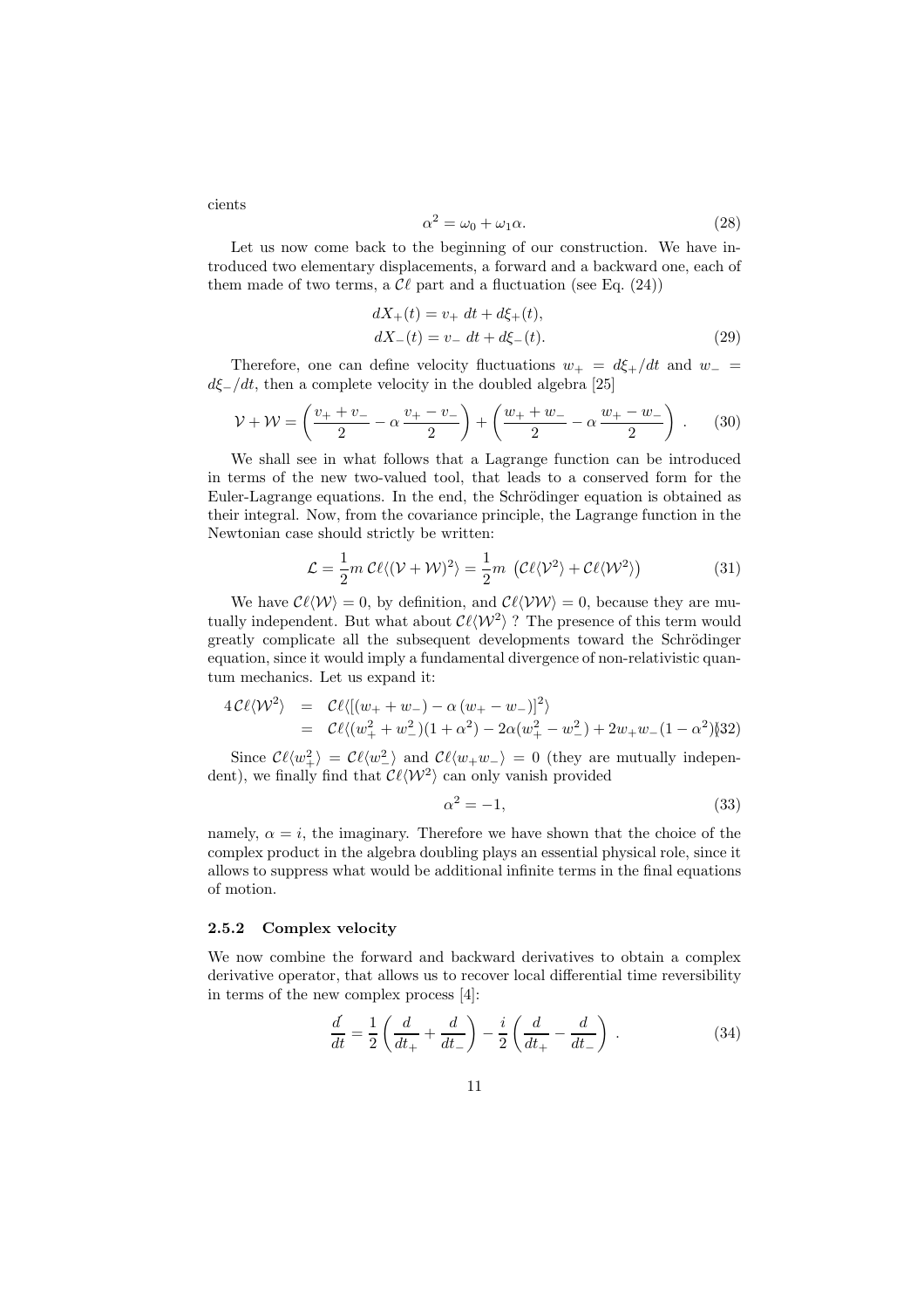Applying this operator to the position vector yields a complex velocity

$$
\mathcal{V} = \frac{d}{dt}x(t) = V - iU = \frac{v_+ + v_-}{2} - i\,\frac{v_+ - v_-}{2} \,. \tag{35}
$$

The minus sign in front of the imaginary term is chosen here in order to obtain the Schrödinger equation in terms of  $\psi$ . The reverse choice would give the Schrödinger equation for the complex conjugate of the wave function  $\psi^{\dagger}$ , and would be therefore physically equivalent.

The real part,  $V$ , of the complex velocity,  $V$ , represents the standard classical velocity, while its imaginary part,  $-U$ , is a new quantity arising from nondifferentiability. At the usual classical limit,  $v_{+} = v_{-} = v$ , so that  $V = v$  and  $U=0.$ 

#### 2.5.3 Complex time derivative operator

Contrary to what happens in the differentiable case, the total derivative with respect to time of a fractal function  $f(x(t),t)$  of integer fractal dimension contains finite terms up to higher order [26]

$$
\frac{df}{dt} = \frac{\partial f}{\partial t} + \frac{\partial f}{\partial x_i} \frac{dX_i}{dt} + \frac{1}{2} \frac{\partial^2 f}{\partial x_i \partial x_j} \frac{dX_i dX_j}{dt} + \frac{1}{6} \frac{\partial^3 f}{\partial x_i \partial x_j \partial x_k} \frac{dX_i dX_j dX_k}{dt} + \dots (36)
$$

Note that it has been shown by Kolwankar and Gangal [27] that, if the fractal dimension is not an integer, a fractional Taylor expansion can also be defined, using the local fractional derivative (however, see [28] about the physical relevance of this tool).

In our case, a finite contribution only proceeds from terms of D-order, while lesser-order terms yield an infinite contribution and higher-order ones are negligible. Therefore, in the special case of a fractal dimension  $D = 2$ , the total derivative writes

$$
\frac{df}{dt} = \frac{\partial f}{\partial t} + \nabla f \cdot \frac{dX}{dt} + \frac{1}{2} \frac{\partial^2 f}{\partial x_i \partial x_j} \frac{dX_i dX_j}{dt} \,. \tag{37}
$$

Usually the term  $dX_i dX_j/dt$  is infinitesimal, but here its  $\mathcal{C}\ell$  part reduces to  $\mathcal{C}\ell\langle d\xi_i d\xi_j \rangle/dt$ . Therefore, thanks to Eq. (26), the last term of the large-scale part of Eq. (37) amounts to a Laplacian, and we can write

$$
\frac{df}{dt_{\pm}} = \left(\frac{\partial}{\partial t} + v_{\pm}.\nabla \pm \mathcal{D}\Delta\right)f.
$$
\n(38)

Substituting Eqs. (38) into Eq. (34), we finally obtain the expression for the complex time derivative operator [4]

$$
\frac{d}{dt} = \frac{\partial}{\partial t} + \mathcal{V}.\nabla - i\mathcal{D}\Delta . \tag{39}
$$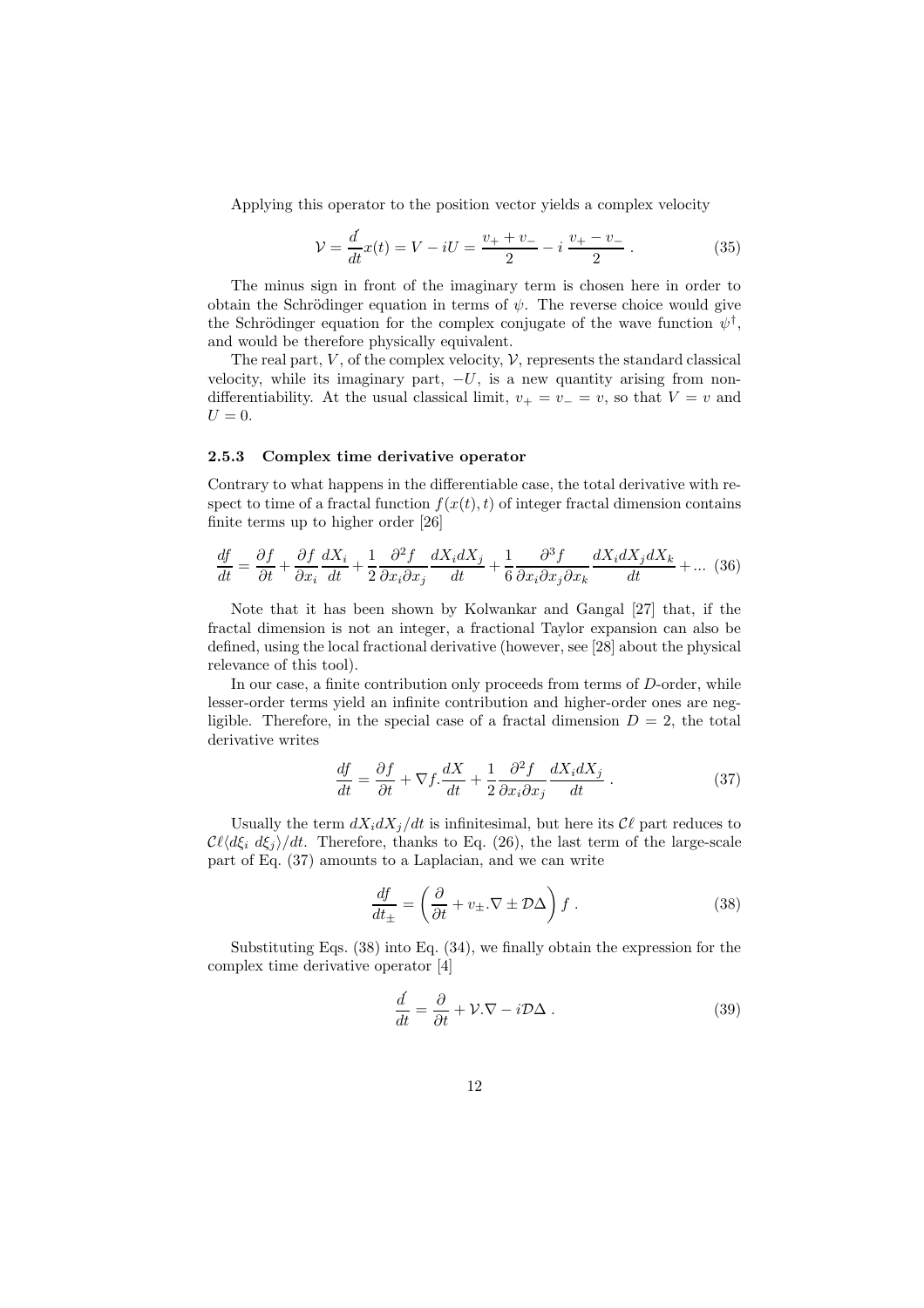The passage from standard classical (almost everywhere differentiable) mechanics to the new non-differentiable theory can now be implemented by replacing the standard time derivative  $d/dt$  by the new complex operator  $d/dt$  [4]. In other words, this means that  $d/dt$  plays the role of a "covariant derivative operator" (in analogy with the covariant derivative  $D_j A^k = \partial_j A^k + \Gamma_{jl}^k A^l$  replacing  $\partial_j A^k$  in Einstein's general relativity).

### 2.6 Covariant mechanics induced by scale laws

Let us now summarize the main steps by which one may generalize the standard classical mechanics using this covariance. We assume that the large-scale part of any mechanical system can be characterized by a Lagrange function  $\mathcal{L}(x, \mathcal{V}, t)$ , from which an action  $S$  is defined

$$
\mathcal{S} = \int_{t_1}^{t_2} \mathcal{L}(x, \mathcal{V}, t) dt.
$$
 (40)

In this expression, we have combined the forward and backward velocities in terms of a unique complex velocity. We have already given arguments, in the previous section, according to which this choice is a simplifying and covariant choice. We shall now support this conclusion by demonstrating hereafter that it indeed allows us to conserve the standard form of the Euler-Lagrange equations.

In a general way, the Lagrange function is expected to be a function of the variables x and their time derivatives  $\dot{x}$ . We have found that the number of velocity components  $\dot{x}$  is doubled, so that we are led to write

$$
L = L(x, \dot{x}_+, \dot{x}_-, t). \tag{41}
$$

Instead, we have made the choice to write the Lagrange function as  $L =$  $L(x, V, t)$ . We now justify this choice by the covariance principle. Re-expressed in terms of  $\dot{x}_+$  and  $\dot{x}_-$ , the Lagrange function writes

$$
L = L\left(x, \frac{1-i}{2}x + \frac{1+i}{2}x, t\right). \tag{42}
$$

Therefore we obtain

$$
\frac{\partial L}{\partial \dot{x}_+} = \frac{1-i}{2} \frac{\partial L}{\partial \mathcal{V}} \quad ; \quad \frac{\partial L}{\partial \dot{x}_-} = \frac{1+i}{2} \frac{\partial L}{\partial \mathcal{V}}, \tag{43}
$$

while the new covariant time derivative operator writes

$$
\frac{d}{dt} = \frac{1-i}{2} \frac{d}{dt_+} + \frac{1+i}{2} \frac{d}{dt_-} \,. \tag{44}
$$

Let us write the stationary action principle in terms of the Lagrange function of Eq. (41)

$$
\delta S = \delta \int_{t_1}^{t_2} L(x, \dot{x}_+, \dot{x}_-, t) dt = 0.
$$
 (45)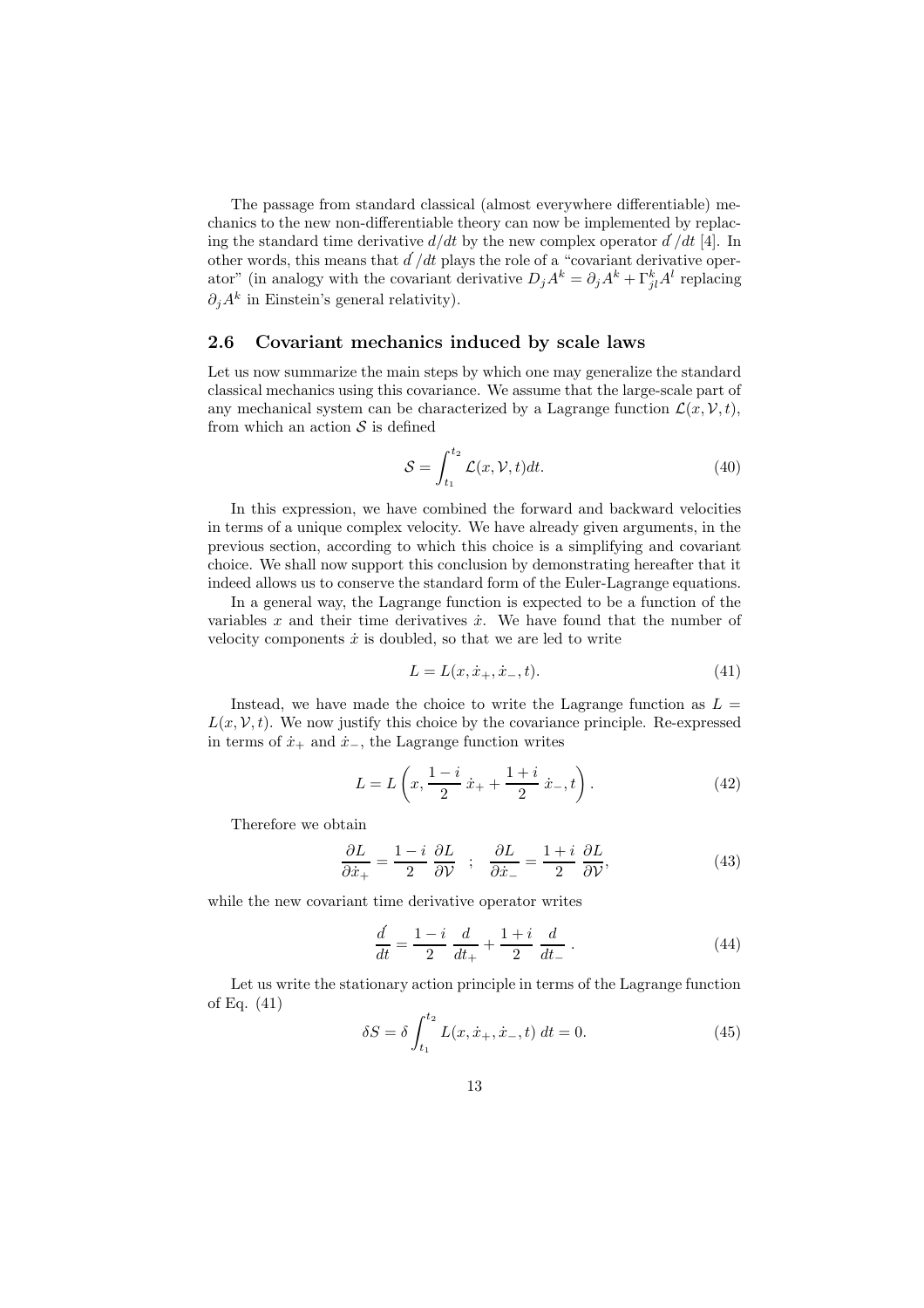It becomes

 $\cdot$ 

$$
\int_{t_1}^{t_2} \left( \frac{\partial L}{\partial x} \, \delta x + \frac{\partial L}{\partial \dot{x}_+} \, \delta \dot{x}_+ + \frac{\partial L}{\partial \dot{x}_-} \, \delta \dot{x}_- \right) \, dt = 0. \tag{46}
$$

Since  $\delta \dot{x}_{+} = d(\delta x)/dt_{+}$  and  $\delta \dot{x}_{-} = d(\delta x)/dt_{-}$ , it takes the form

$$
\int_{t_1}^{t_2} \left( \frac{\partial L}{\partial x} \, \delta x + \frac{\partial L}{\partial \mathcal{V}} \left[ \frac{1-i}{2} \, \frac{d}{dt_+} + \frac{1+i}{2} \, \frac{d}{dt_-} \right] \, \delta x \right) \, dt = 0,\tag{47}
$$

i.e.,

$$
\int_{t_1}^{t_2} \left( \frac{\partial L}{\partial x} \, \delta x + \frac{\partial L}{\partial \mathcal{V}} \, \frac{d}{dt} \, \delta x \right) \, dt = 0. \tag{48}
$$

The subsequent demonstration of the Lagrange equations relies on an integration by part. Now such an operation involves the Leibniz rule for the covariant derivative operator  $d/dt$ . Since  $d/dt = \partial/dt + \mathcal{V} \cdot \nabla - i\mathcal{D}\Delta$  is a linear combination of first and second order derivatives, the same is true of its Leibniz rule. This implies the appearance of an additional term in the expression for the derivative of a product [31]:

$$
\frac{d}{dt}\left[\frac{\partial L}{\partial \mathcal{V}}\cdot \delta x\right] = \frac{d}{dt}\frac{\partial L}{\partial \mathcal{V}}\cdot \delta x + \frac{\partial L}{\partial \mathcal{V}}\cdot \frac{d}{dt}\delta x - 2i\,\mathcal{D}\,\nabla \frac{\partial L}{\partial \mathcal{V}}\cdot \nabla \delta x.
$$
\n(49)

Since  $\delta x(t)$  is not a function of x, the additional term vanishes. After having defined a new integration as the inverse of the covariant derivation, i.e.  $\int df =$  $f$ , the integral reduces to:

$$
\int_{t_1}^{t_2} \left( \frac{\partial L}{\partial x} - \frac{d}{dt} \frac{\partial L}{\partial \mathcal{V}} \right) \delta x \, dt = 0. \tag{50}
$$

Finally the Euler-Lagrange equations write

$$
\frac{d}{dt}\frac{\partial L}{\partial \mathcal{V}} = \frac{\partial L}{\partial x}.\tag{51}
$$

Therefore, thanks to the transformation  $d/dt \rightarrow d/dt$ , they take exactly their standard classical form. This result reinforces the identification of our tool with a "quantum-covariant" representation, since, as we have shown in previous works and as we recall in what follows, this Euler-Lagrange equation can be integrated in the form of a Schrödinger equation.

Assuming homogeneity of space in the mean leads to define a generalized complex momentum given by

$$
\mathcal{P} = \frac{\partial \mathcal{L}}{\partial \mathcal{V}}.\tag{52}
$$

If we now consider the action as a functional of the upper limit of integration in Eq. (40), the variation of the action from a trajectory to another nearby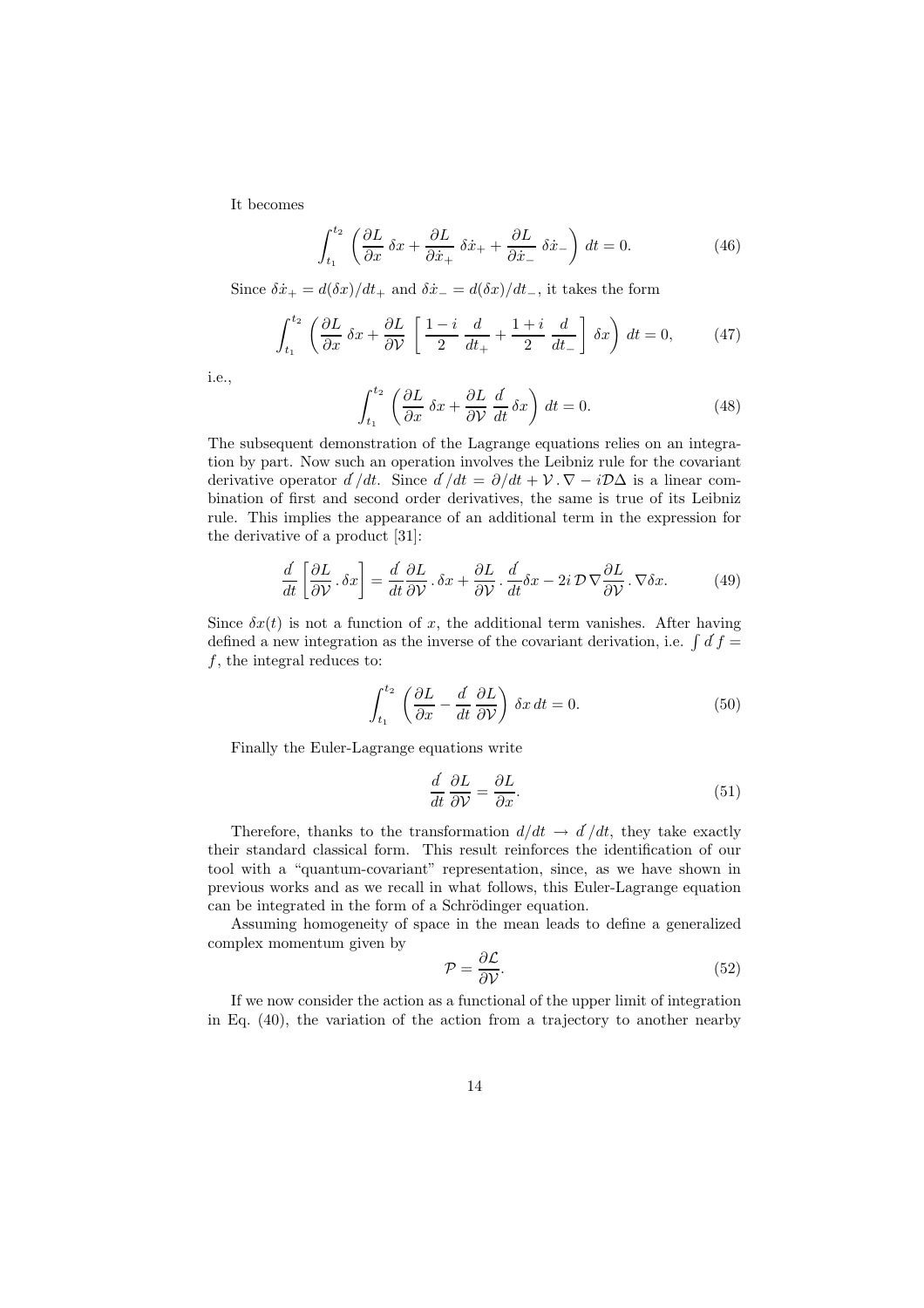trajectory yields a generalization of another well-known relation of standard mechanics:

$$
\mathcal{P} = \nabla \mathcal{S}.\tag{53}
$$

As concerns the generalized energy, its expression involves an additional term [31, 43]: namely it write for a Newtonian Lagrange function and in the absence of exterior potential,  $\mathcal{E} = (1/2)m(\mathcal{V}^2 - 2i \mathcal{D} \text{div}\mathcal{V})$ .

#### 2.7 Generalized Newton-Schrödinger Equation

Let us now specialize our study, and consider Newtonian mechanics, i.e., the general case when the structuring external scalar field is described by a potential energy  $\Phi$ . The Lagrange function of a closed system,  $L = \frac{1}{2}mv^2 - \Phi$ , is generalized, in the large-scale domain, as  $\mathcal{L}(x, V, t) = \frac{1}{2}mV^2 - \Phi$ . The Euler-Lagrange equations keep the form of Newton's fundamental equation of dynamics

$$
m\frac{d}{dt}\mathcal{V} = -\nabla\Phi,\tag{54}
$$

which is now written in terms of complex variables and complex operators.

In the case when there is no external field, the covariance is explicit, since Eq. (54) takes the form of the equation of inertial motion

$$
d\mathcal{V}/dt = 0,\t\t(55)
$$

in analogy with what happens in general relativity, where the equivalence principle of gravitation and inertia leads to a strong covariance principle, expressed by the fact that one may always find a coordinate system in which the metric is locally Minkowskian. This means that, in this coordinate system, the covariant equation of motion of a free particle is that of inertial motion  $Du_{\mu} = 0$  in terms of the general-relativistic covariant derivative D and four-vector  $u_{\mu}$ . The expansion of the covariant derivative subsequently transforms this free-motion equation in a local geodesic equation in a gravitational field.

The covariance induced by scale effects leads to an analogous transformation of the equation of motions, which, as we show below, become the Schrödinger equation, (then the Klein-Gordon and Dirac equations in the motion-relativistic case), which we are therefore allowed to consider as local a geodesic equation.

In both cases, with or without external field, the complex momentum  ${\mathcal P}$ reads

$$
\mathcal{P} = m\mathcal{V},\tag{56}
$$

so that, from Eq.  $(53)$ , the complex velocity  $\mathcal V$  appears as a gradient, namely the gradient of the complex action

$$
\mathcal{V} = \nabla \mathcal{S}/m. \tag{57}
$$

We now introduce a complex wave function  $\psi$  which is nothing but another expression for the complex action  $\mathcal S$ 

$$
\psi = e^{iS/S_0}.\tag{58}
$$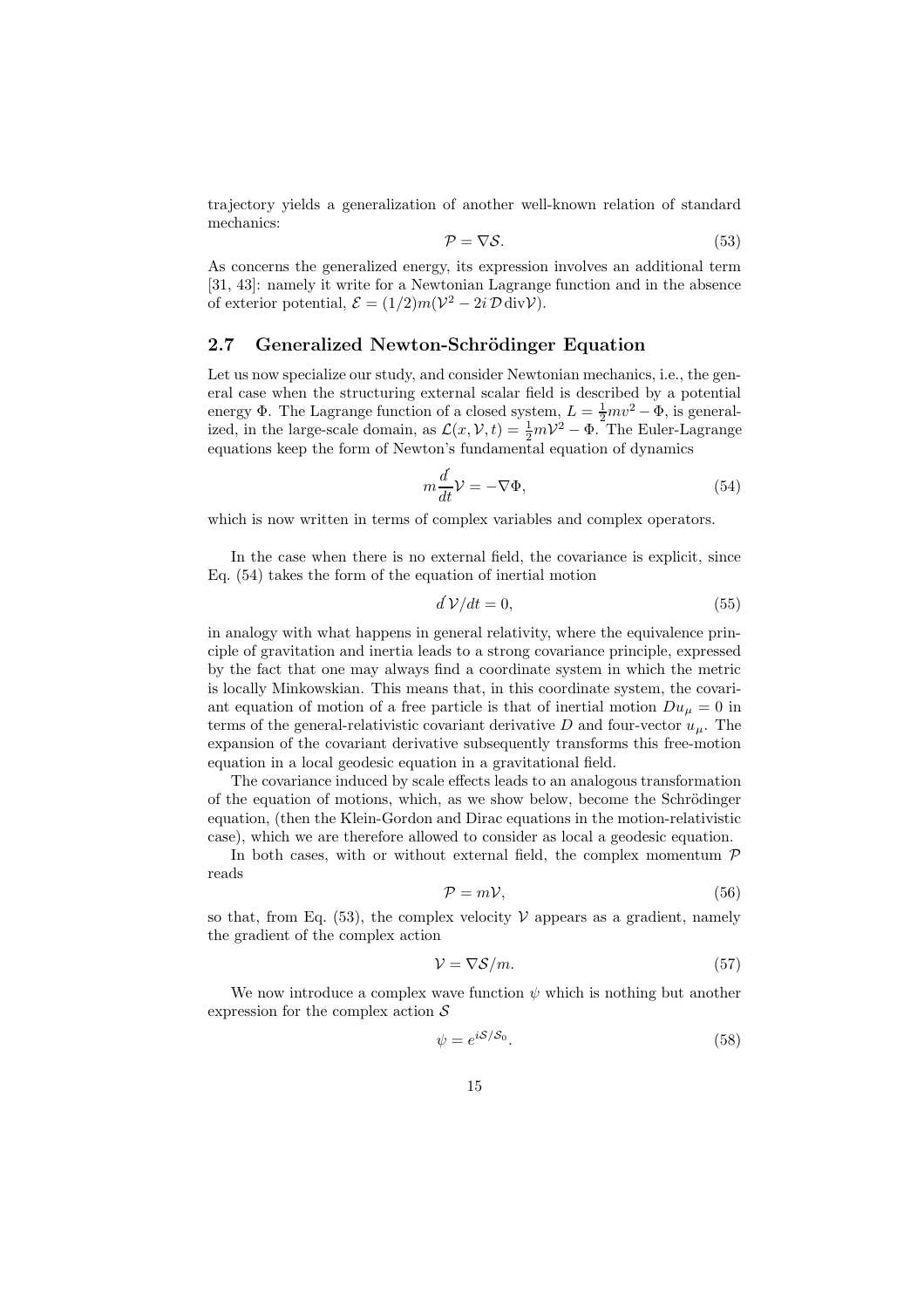The factor  $S_0$  has the dimension of an action (i.e., an angular momentum) and must be introduced for dimensional reasons. We show in what follows, that, when this formalism is applied to microphysics,  $S_0$  is nothing but the fundamental constant  $\hbar$ . The function  $\psi$  is related to the complex velocity appearing in Eq. (57) as follows

$$
\mathcal{V} = -i \frac{\mathcal{S}_0}{m} \nabla(\ln \psi). \tag{59}
$$

We have now at our disposal all the mathematical tools needed to write the fundamental equation of dynamics of Eq. (54) in terms of the new quantity  $\psi$ . It takes the form

$$
i\mathcal{S}_0 \frac{d}{dt} (\nabla \ln \psi) = \nabla \Phi.
$$
 (60)

Now one should be aware that  $d'$  and  $\nabla$  do not commute. However, as we shall see in the following, there is a particular choice of the arbitrary constant  $S_0$  for which  $d(\nabla \ln \psi)/dt$  is nevertheless a gradient.

Replacing  $d/dt$  by its expression, given by Eq. (39), yields

$$
\nabla \Phi = i\mathcal{S}_0 \left( \frac{\partial}{\partial t} + \mathcal{V} \cdot \nabla - i \mathcal{D} \Delta \right) (\nabla \ln \psi), \tag{61}
$$

and replacing once again  $V$  by its expression in Eq. (59), we obtain

$$
\nabla \Phi = i\mathcal{S}_0 \left[ \frac{\partial}{\partial t} \nabla \ln \psi - i \left\{ \frac{\mathcal{S}_0}{m} (\nabla \ln \psi . \nabla) (\nabla \ln \psi) + \mathcal{D} \Delta (\nabla \ln \psi) \right\} \right].
$$
 (62)

Consider now the remarkable identity

$$
(\nabla \ln f)^2 + \Delta \ln f = \frac{\Delta f}{f}, \qquad (63)
$$

which proceeds from the following tensorial derivation

$$
\partial_{\mu}\partial^{\mu}\ln f + \partial_{\mu}\ln f \partial^{\mu}\ln f = \partial_{\mu}\frac{\partial^{\mu}f}{f} + \frac{\partial_{\mu}f}{f}\frac{\partial^{\mu}f}{f} \n= \frac{f\partial_{\mu}\partial^{\mu}f - \partial_{\mu}f\partial^{\mu}f}{f^{2}} + \frac{\partial_{\mu}f\partial^{\mu}f}{f^{2}} \n= \frac{\partial_{\mu}\partial^{\mu}f}{f}.
$$
\n(64)

When we apply this identity to  $\psi$  and take its gradient, we obtain

$$
\nabla \left(\frac{\Delta \psi}{\psi}\right) = \nabla [(\nabla \ln \psi)^2 + \Delta \ln \psi]. \tag{65}
$$

The second term in the right-hand side of this expression can be transformed, using the fact that  $\nabla$  and  $\Delta$  commute, i.e.,

$$
\nabla \Delta = \Delta \nabla. \tag{66}
$$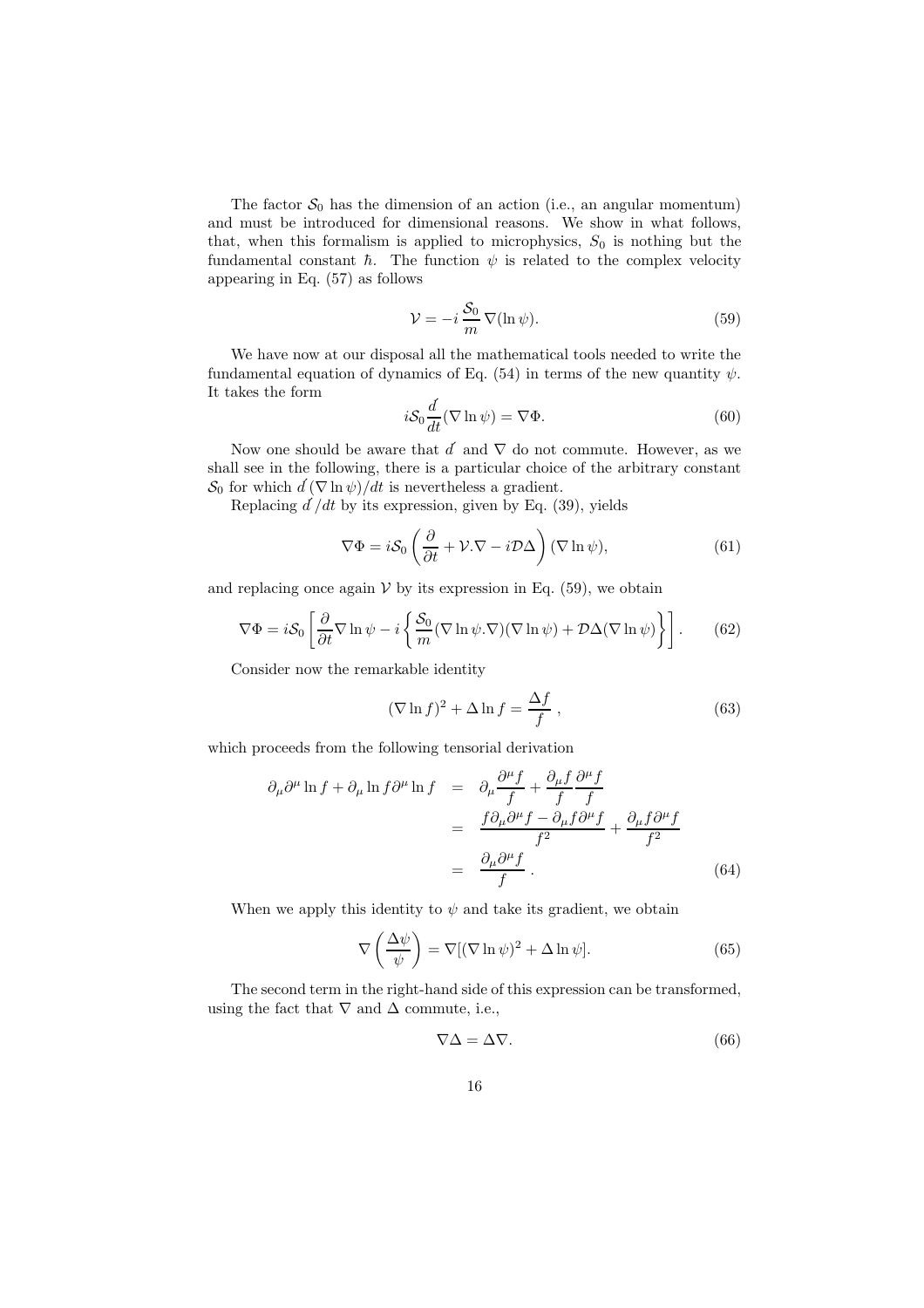The first term can also be transformed thanks to another remarkable identity

$$
\nabla(\nabla f)^2 = 2(\nabla f.\nabla)(\nabla f),\tag{67}
$$

that we apply to  $f = \ln \psi$ . We finally obtain

$$
\nabla \left( \frac{\Delta \psi}{\psi} \right) = 2(\nabla \ln \psi . \nabla)(\nabla \ln \psi) + \Delta (\nabla \ln \psi). \tag{68}
$$

We recognize, in the right-hand side of this equation, the two terms of Eq. (62), which were respectively in factor of  $S_0/m$  and  $\mathcal{D}$ . Therefore, the particular choice

$$
S_0 = 2m\mathcal{D} \tag{69}
$$

allows us to simplify the right-hand side of Eq. (62). The simplification is twofold: (i) several complicated terms are compacted into a simple one; (ii) the final remaining term is a gradient, which means that the fundamental equation of dynamics can now be integrated in a universal way. The wave function in Eq. (58) is therefore defined as

$$
\psi = e^{iS/2m\mathcal{D}},\tag{70}
$$

and it is solution of the fundamental equation of dynamics, Eq. (54), which we write

$$
\frac{d}{dt}\mathcal{V} = -2\mathcal{D}\nabla \left\{ i\frac{\partial}{\partial t} \ln \psi + \mathcal{D}\frac{\Delta \psi}{\psi} \right\} = -\nabla \Phi/m.
$$
\n(71)

Integrating this equation finally yields

$$
\mathcal{D}^2 \Delta \psi + i \mathcal{D} \frac{\partial}{\partial t} \psi - \frac{\Phi}{2m} \psi = 0, \qquad (72)
$$

up to an arbitrary phase factor which may be set to zero by a suitable choice of the  $\psi$  phase.

In the case of standard quantum mechanics, as applied to microphysics, the necessary choice  $S_0 = 2mD$  means that there is a natural link between the Compton relation and the Schrödinger equation. In this case, indeed,  $S_0$  is nothing but the fundamental action constant  $\hbar$ , while  $\mathcal D$  defines the fractal/nonfractal transition (i.e., the transition from explicit scale dependence to scale independence in the rest frame),  $\lambda = 2\mathcal{D}/c$ . Therefore, the relation  $\mathcal{S}_0 = 2m\mathcal{D}$ becomes a relation between mass and the fractal to scale-independence transition, which writes

$$
\lambda_c = \frac{\hbar}{mc} \ . \tag{73}
$$

We recognize here the definition of the Compton length. Its profound meaning - i.e., up to the fundamental constants  $\hbar$  and c, that of inertial mass itself is thus given, in our framework by the transition scale from explicit scale dependence (at small scales) to scale-independence (at large scales). We note that this length-scale is to be understood as a structure of scale space, not of standard space.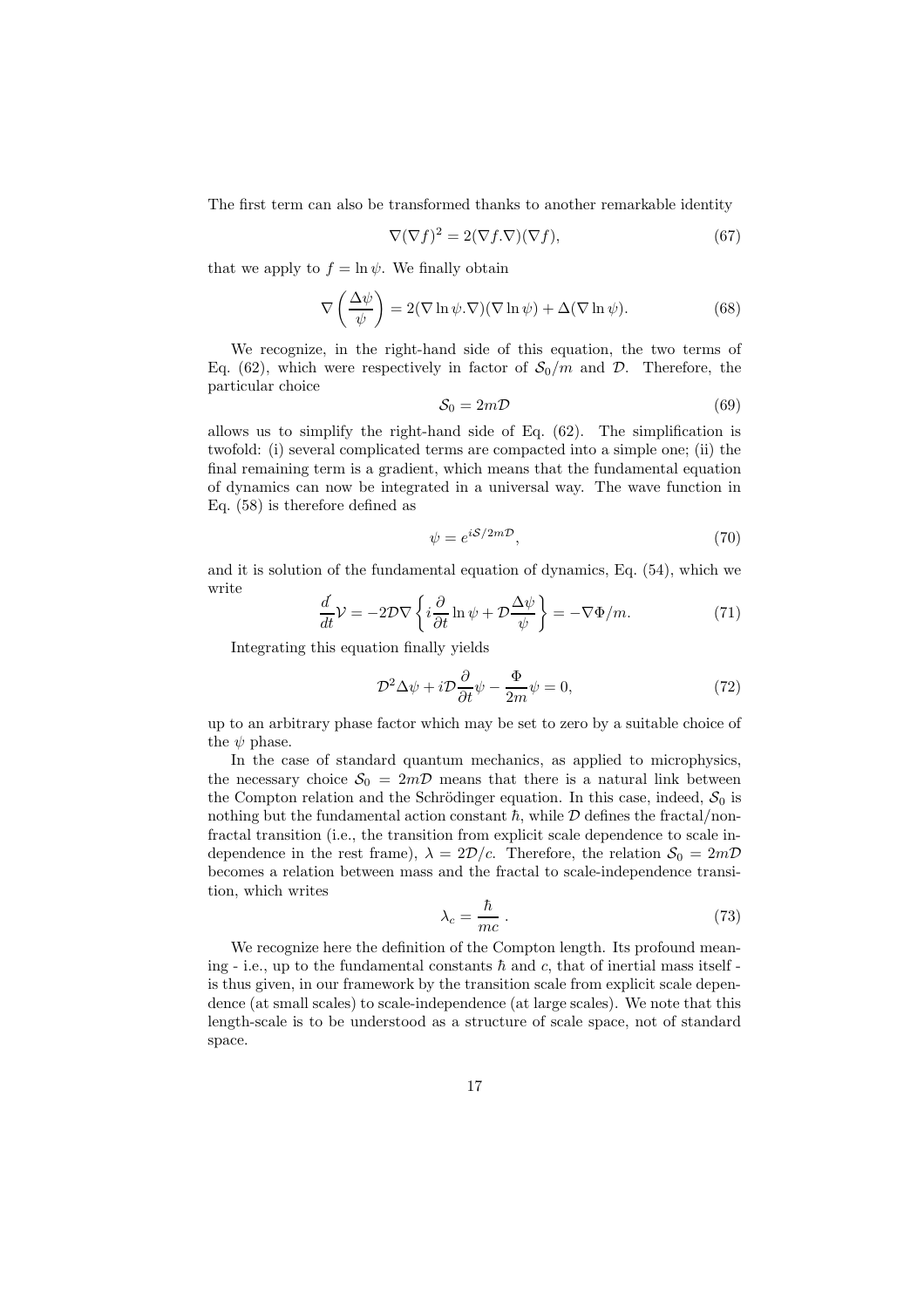We recover, in this case, the standard form of Schrödinger's equation

$$
\frac{\hbar^2}{2m}\Delta\psi + i\hbar\frac{\partial}{\partial t}\psi = \Phi\psi.
$$
 (74)

The statistical meaning of the wave function (Born postulate) can now be deduced from the very construction of the theory. Even in the case of only one particle, the virtual geodesic family is infinite (this remains true even in the zero particle case, i.e., for the vacuum field). The particle properties are assimilated to those of a random subset of the geodesics in the family, and its probability to be found at a given position must be proportional to the density of the geodesic fluid. This density can easily be calculated in our formalism, since the imaginary part of Eq. (72) writes in terms of  $\rho = \psi \psi^{\dagger}$ 

$$
\frac{\partial \rho}{\partial t} + \text{div}(\rho V) = 0,\t\t(75)
$$

where  $V$  is the real part of the complex velocity, which is identified, at the classical limit, with the classical velocity. This equation is recognized as the equation of continuity, implying that  $\rho = \psi \psi^{\dagger}$  represents the fluid density which is proportional to the probability density, thus ensuring the validity of Born's postulate. The remarkable new feature that allows us to obtain such a result is that the continuity equation is not written as an additional a priori equation, but is now a part of our generalized equation of dynamics.

The von Neumann postulate is also easily recovered in such a geometric interpretation. Indeed, we may identify a measurement with a selection of the sub-sample of the geodesics family that keeps only the geodesics having the geometric properties corresponding to the measurement result. Therefore, just after the measurement, the "particle" is in the state given by the measurement.

These results have been generalized to the Klein-Gordon equation [17, 18] in the motion-relativistic case (by taking into account not only a fractal space, but also fractal time), then to the Dirac equation [23]: in this last case, one takes into account the symmetry breaking under the  $(dx^{\mu} \leftrightarrow -dx^{\mu})$  reflexion, that leads to introduce probability amplitudes described by complex quaternions, which are equivalent to Dirac bi-spinors. The Klein-Gordon equation is demonstrated to be valid also for these bi-quaternions, then to transform spontaneouly in the Dirac equation.

## 3 Application to gravitation

### 3.1 Curved and fractal space-time

Applications of the scale relativity theory to the problem of the formation and evolution of gravitational structures have been presented in several previous works [4, 18, 19]. We shall only briefly sum up here the principles and methods used in such an attempt, then quote some of the main results obtained.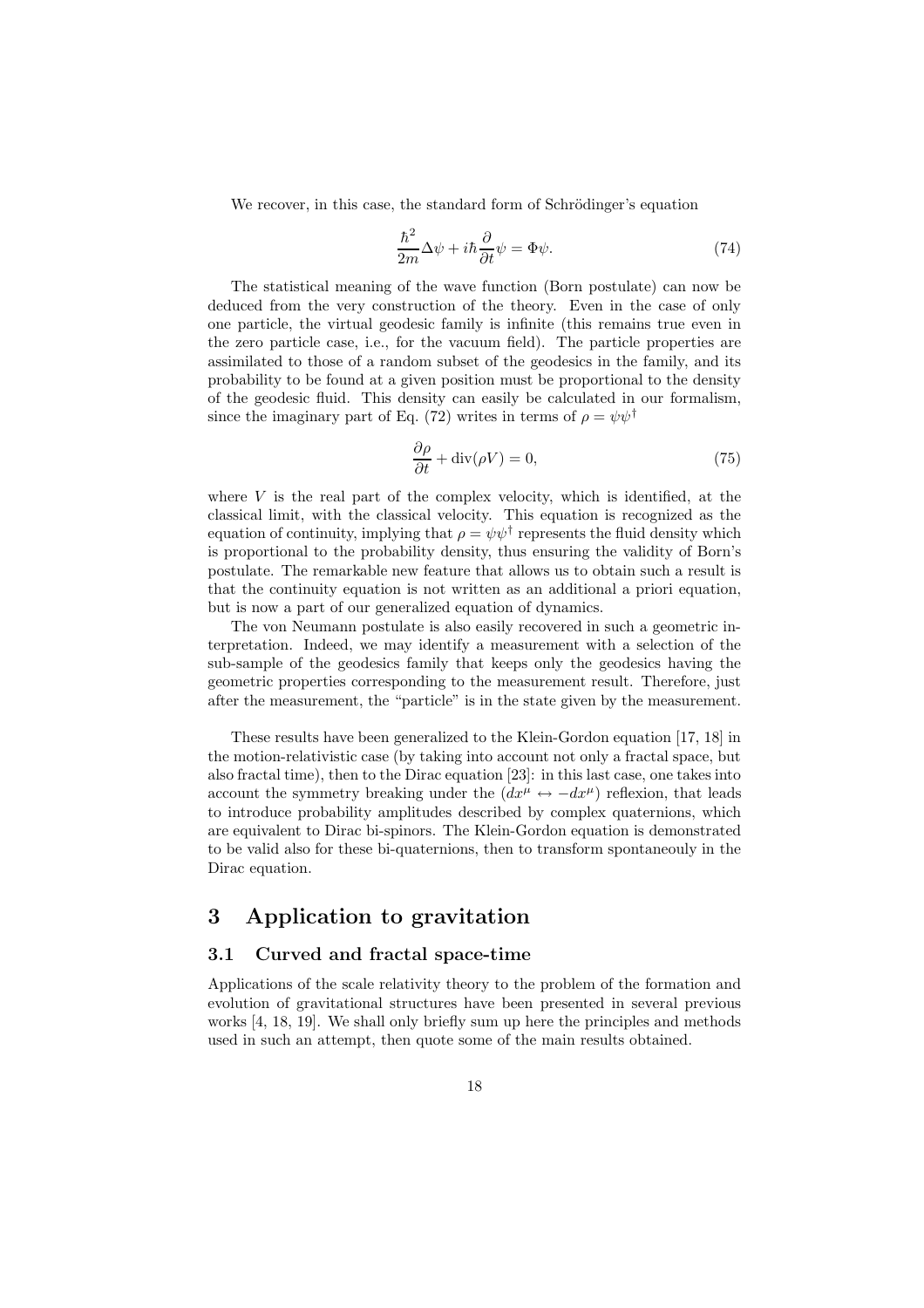In its present acceptance, gravitation is understood as the various manifestations of the geometry of space-time at large scales. Up to now, in the framework of Einstein's theory, this geometry was considered to be Riemannian. However, in the new framework of scale relativity, the geometry of space-time is assumed to be characterized not only by curvature, but also by fractality on some ranges of scale. As we shall see in what follows, fractality manifests itself, in the simplest case, in terms of the appearance of a new scalar field. We have suggested [41] that this new field is able to explain, without additional matter, the various astrophysical effects which have been, up to now, tentatively attributed to unseen "dark" matter.

Let us consider the motion of a free particle in a curved space-time whose spatial part is also fractal. One can define a motion+scale covariant derivative that combine the general-relativistic covariant derivative (which describes the effects of curvature) and the scale-relativistic covariant derivative (which describes the effects of fractality), namely,

$$
\frac{\bar{D}A^{\mu}}{ds} = \left[\frac{\partial}{\partial s} + \mathcal{V}^{\nu}\partial_{\nu} + i\mathcal{D}\partial^{\nu}\partial_{\nu}\right]A^{\mu} + \Gamma^{\mu}_{\rho\nu}\mathcal{V}^{\rho}A^{\nu}.
$$
\n(76)

The equation of motion of a free particle can now be written as a geodesics equation by using this covariant derivative. However, one should take care that the combination of the two covariant derivatives imply the appearance of a new term in the geodesics equation [29, 19, 30]. This is easily established by starting from Pissondes's quadratic invariant, [31]  $\mathcal{V}_{\mu}V^{\mu} + 2i\mathcal{D}\partial_{\mu}V^{\mu} = 1$ , which is a re-expression of Eq. (64) and becomes in the general-relativistic case:

$$
\mathcal{V}_{\mu}\mathcal{V}^{\mu} + 2i\mathcal{D} D_{\mu}\mathcal{V}^{\mu} = 1, \qquad (77)
$$

where we now have  $V_{\mu}V^{\mu} = g_{\mu\nu}V^{\mu}V^{\nu}$ . The equations of motion are obtained by differentiating this relation. One obtains [30]:

$$
\frac{d}{ds}\mathcal{V}^{\mu} + \Gamma^{\mu}_{\nu\rho}\mathcal{V}^{\nu}\mathcal{V}^{\rho} - i\mathcal{D} R^{\mu}_{\nu}\mathcal{V}^{\nu} = 0.
$$
\n(78)

This equation can be integrated in terms of a generalized "Einstein-Klein-Gordon" equation of motion that writes:

$$
\frac{4\mathcal{D}^2}{c^2} [g_{\mu\nu} \, \partial^{\mu} \partial^{\nu} \psi + \partial_{\nu} (\ln \sqrt{-g}) \, \partial^{\nu} \psi] = -1,\tag{79}
$$

where  $q$  is the metrics determinant. A detailed study of this equation, although interesting, is outside the scope of the present contribution.

#### 3.2 Gravitational Schrödinger equation

We shall consider in what follows only the Newtonian limit and situations where the additional term is null or negligible (for example, the Kepler problem). In this case the equation of motion is reduced to an equation that keeps the form of Newton's fundamental equation of dynamics in a gravitational field, namely,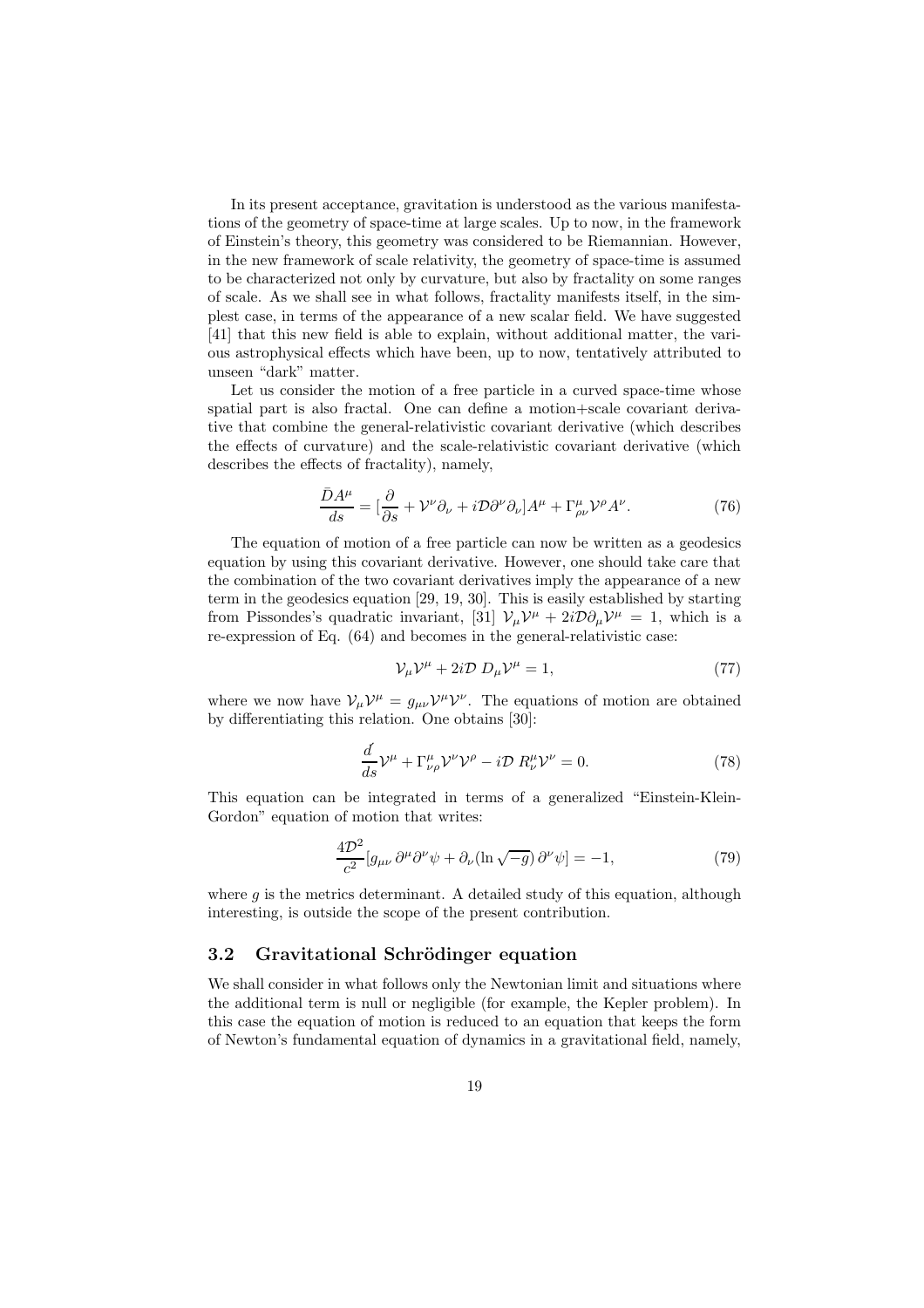$$
\frac{\bar{D}\mathcal{V}}{dt} = \frac{d\mathcal{V}}{dt} + \nabla \left(\frac{\phi}{m}\right) = 0,\tag{80}
$$

where  $\phi$  is the Newtonian potential energy. As demonstrated hereabove, once written in terms of  $\psi$ , this equation can be integrated to yield a gravitational Newton-Schrödinger equation :

$$
\mathcal{D}^2 \triangle \psi + i \mathcal{D} \frac{\partial}{\partial t} \psi = \frac{\phi}{2m} \psi.
$$
 (81)

Since the imaginary part of this equation is the equation of continuity, and basing ourselves on our description of the motion in terms of an infinite family of geodesics,  $P = \psi \psi^{\dagger}$  can be interpreted as giving the probability density of the particle position.

Note however that the situation and therefore the interpretation are different here from the application of the theory to the microphysical domain. The two main differences are:

(i) while in the microscopic realm elementary "particles" can be defined as the geodesics themselves (their defining properties such as mass, spin or charge being defined as internal geometric properties, see [18, 23]), in the macroscopic realm there does exist actual particles that follow the geodesics;

(ii) while differentiability is definitively lost toward the small scales in the microphysical domain, the macroscopic quantum theory is valid only beyond some time-scale transition (and/or space-scale transition) which is an horizon of predictibility. Therefore in this last case there is an underlying classical theory, which means that the quantum macroscopic approach is a hidden variable theory [19].

Even though it takes this Schrödinger-like form, equation  $(81)$  is still in essence an equation of gravitation, so that it must keep the fundamental properties it owns in Newton's and Einstein's theories. Namely, it must agree with the equivalence principle [32, 33, 34], i.e., it is independent of the mass of the testparticle. In the Kepler central potential case ( $\phi = -GMm/r$ ), GM provides the natural length-unit of the system under consideration. As a consequence, the parameter  $D$  takes the form:

$$
\mathcal{D} = \frac{GM}{2w},\tag{82}
$$

where  $w$  is a fundamental constant that has the dimension of a velocity. The ratio  $\alpha_q = w/c$  actually plays the role of a macroscopic gravitational coupling constant [34, 35]).

## 3.3 "Dark" potential

Let us now compare our approach with the standard theory of gravitational structure formation and evolution. Instead of the Euler-Newton equation and of the continuity equation which are used in the standard approach, we write the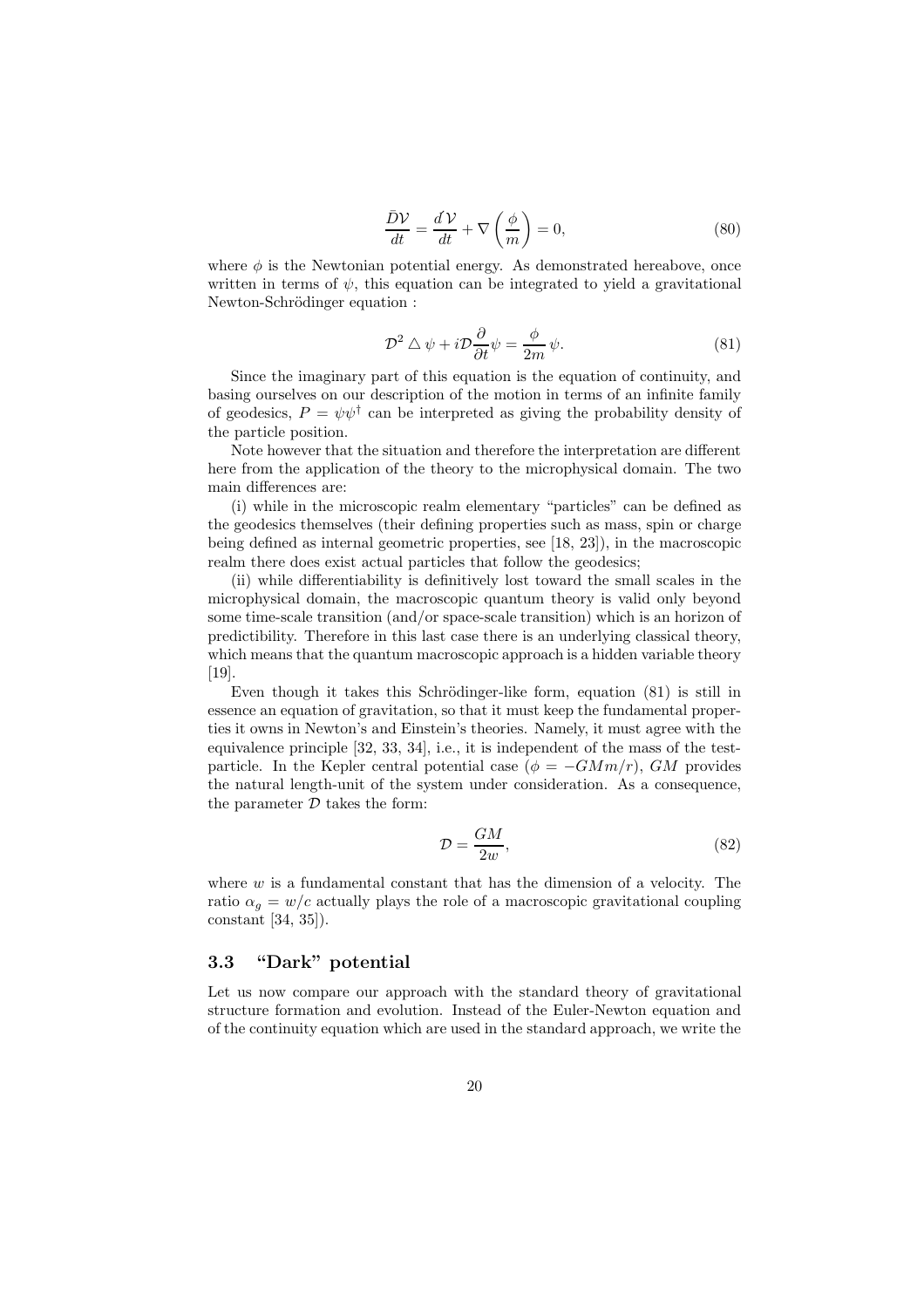only above Newton-Schrödinger equation. In both cases, the Newton potential is given by the Poisson equation. Two situations can be considered: (i) when the 'orbitals', which are solutions of the motion equation, can be considered as filled with the particles (e.g., planetesimals in the case of planetary systems formation, interstellar gas and dust in the case of star formation, etc...), the mass density  $\rho$ is proportional to the probability density  $P = \psi \psi^{\dagger}$ : this situation is relevant in particular for addressing problems of structure formation; (ii) another possible situation concerns test bodies which are not in sufficiently large number to change the matter density, but whose motion is nevertheless submitted to the Newton-Schrödinger equation: this case is relevant for the anomalous dynamical effects which have up to now been attributed to unseen, "dark" matter.

By separating the real and imaginary parts of the Schrödinger equation we get respectively a generalized Euler-Newton equation (written here in terms of the Newtonian potential energy  $\phi$ ) and a continuity equation:

$$
m\left(\frac{\partial}{\partial t} + V \cdot \nabla\right) V = -\nabla(\phi + Q),\tag{83}
$$

$$
\frac{\partial P}{\partial t} + \text{div}(PV) = 0,\tag{84}
$$

$$
\Delta \phi = 4\pi G \rho \, m. \tag{85}
$$

In the case  $P \propto \rho$  this system of equations is equivalent to the classical one used in the standard approach of gravitational structure formation, except for the appearance of an extra potential energy term Q that writes:

$$
Q = -2m\mathcal{D}^2 \frac{\Delta\sqrt{P}}{\sqrt{P}}.\tag{86}
$$

The existence of this potential energy, which has been identified as such by Bohm in the microphysical case (but without an understanding of its origin, since it was derived from the a priori axioms of quantum mechanics) is, in our approach, readily demonstrated and understood: namely, it is the very manifestation of the fractality of space [43], in similarity with Newton's potential being a manifestation of curvature.

In the case (i) where actual particles achieve the probability density distribution (structure formation), we have  $\rho = \rho_0 P$ ; then the Poisson equation (i.e., the field equation) becomes  $\Delta \phi = 4\pi G m \rho_0 \psi \psi^{\dagger}$  and it is therefore strongly interconnected with the Schrödinger equation (i.e., the particle motion equation). An equation for matter alone can finally be written [19] (which has automatically its equivalent in an equation for the potential alone):

$$
\Delta \left( \frac{\mathcal{D}^2 \Delta \psi + i \mathcal{D} \partial \psi / \partial t}{\psi} \right) - 2\pi G \rho_0 |\psi|^2 = 0. \tag{87}
$$

This is a Hartree equation of the kind which is encountered in the description of superconductivity. That the self-structuring gravitational fluid may own superconducting properties has already been suggested by Agop et al. (see e.g.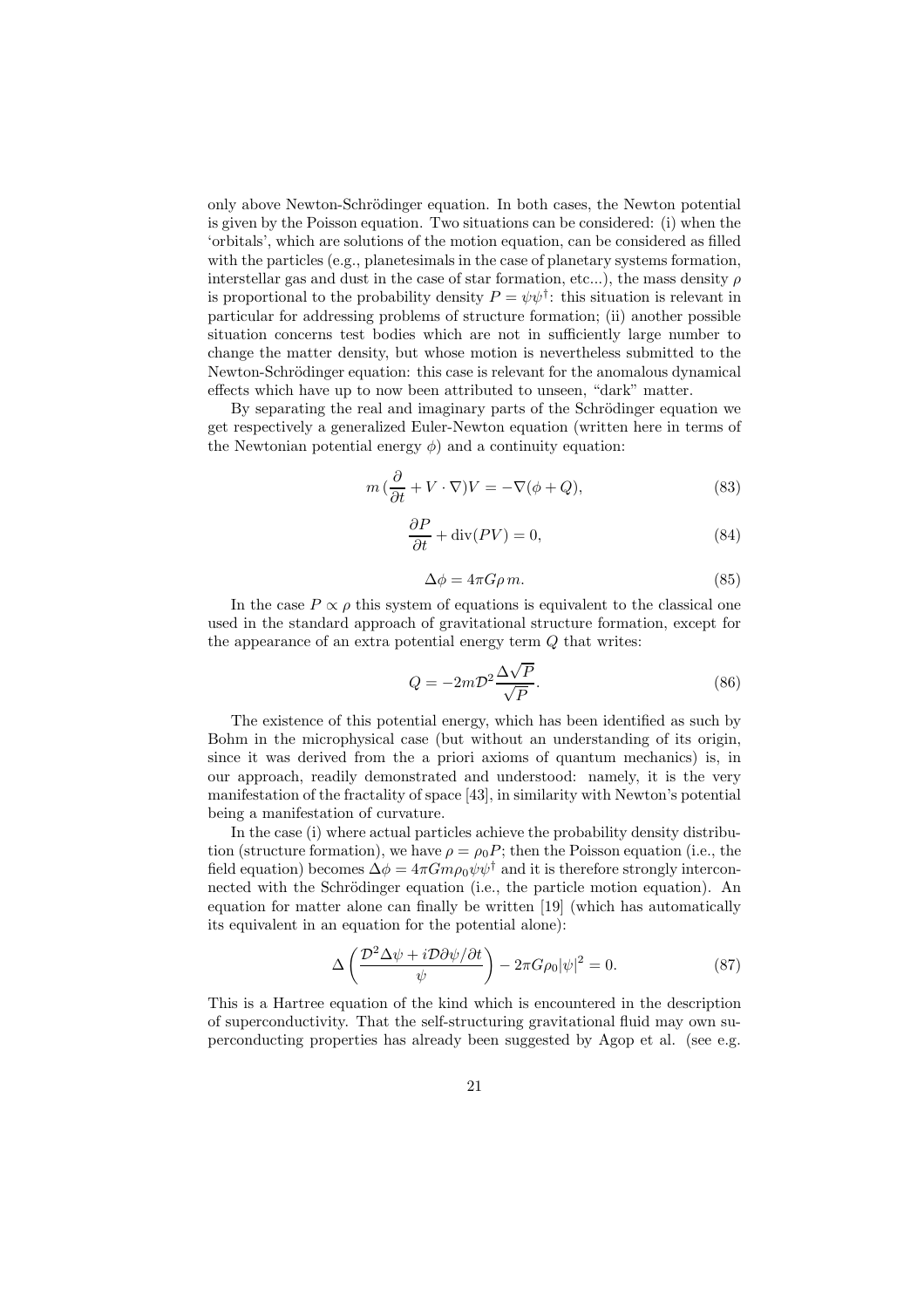[44] and references therein). We expect its solutions to provide us with general theoretical predictions for the structures (in position and velocity space) of selfgravitating systems at every scales [36]. This expectation is already supported by the agreement of several partial solutions with astrophysical observational data [4, 32, 35, 37, 38, 39, 40, 45].

Indeed, the theory has been able to predict in a quantitative way a large number of new effects in the domain of gravitational structures. Moreover, these predictions have been successfully checked in various systems on a large range of scales and in terms of a common fundamental gravitational coupling constant,  $w_0 = c \alpha_q = 144.7 \pm 0.7$  km/s. New structures have been theoretically predicted, then checked by the observational data in a statistically significant way, for our solar system, including distances of planets [4, 37] and satellites [45], sungrazer comet perihelions [46], obliquities and inclinations of planets and satellites [39], exoplanets semi-major axes [32, 35] and eccentricities [47], including planets around pulsars (for which a high precision is reached) [32, 40], double stars [38], planetary nebula [48], binary galaxies [18, 49], our local group of galaxies [48], clusters of galaxies and large scale structures of the universe [38, 48].

In the case (ii) of isolated test particles, the density of matter  $\rho$  may be nearly zero while the probability density  $P$  does exist, but only as a virtual quantity that determines the potential Q, without being effectively achieved by matter. In this situation, even though there is no matter at the point considered (except the test particle that is assumed to have a very low contribution), the effects of the potential Q are real (since it is the result of the structure of the geodesics two-fluid). This situation is quite similar to the Newton potential in vacuum around a mass. We have therefore suggested [41] that this extra-potential may be responsible for the various dynamical and lensing effects which are usually attributed to unseen "dark matter". This interpretation is supported by the fact that, for a stationary solution of the gravitational Schrödinger equation. one gets the general relation:

$$
\frac{\phi + Q}{m} = \frac{E}{m} = \text{cst},\tag{88}
$$

where  $E/m$  can take only quantized values (which are related to the fundamental gravitational coupling [34],  $\alpha_g = w/c$ ).

This result can be applied, as an example, to the motion of bodies in the outer regions of spiral galaxies. In these regions there is practically no longer any visible matter, so that the Newtonian potential (in the absence of additional dark matter) is Keplerian. While the standard Newtonian theory predicts for the velocity of the halo bodies  $v \propto \phi^{1/2}$ , i.e.  $v \propto r^{-1/2}$ , we predict in our theory  $v \propto |(\phi+Q)/m|^{1/2}$ , i.e.,  $v =$  constant. More specifically, assuming that the gravitational Schrödinger equation is solved for the halo objects in terms of the fundamental level wave function, one finds  $Q_{pred} = -\frac{GMm}{2 r_B} \left(1 - \frac{2 r_B}{r}\right)$ , where  $r_B = GM/w_0^2$ . This is exactly the result which is systematically observed in spiral galaxies (i.e., flat rotation curves) and which has motivated the assumption of the existence of dark matter. In other words, we suggest that the effects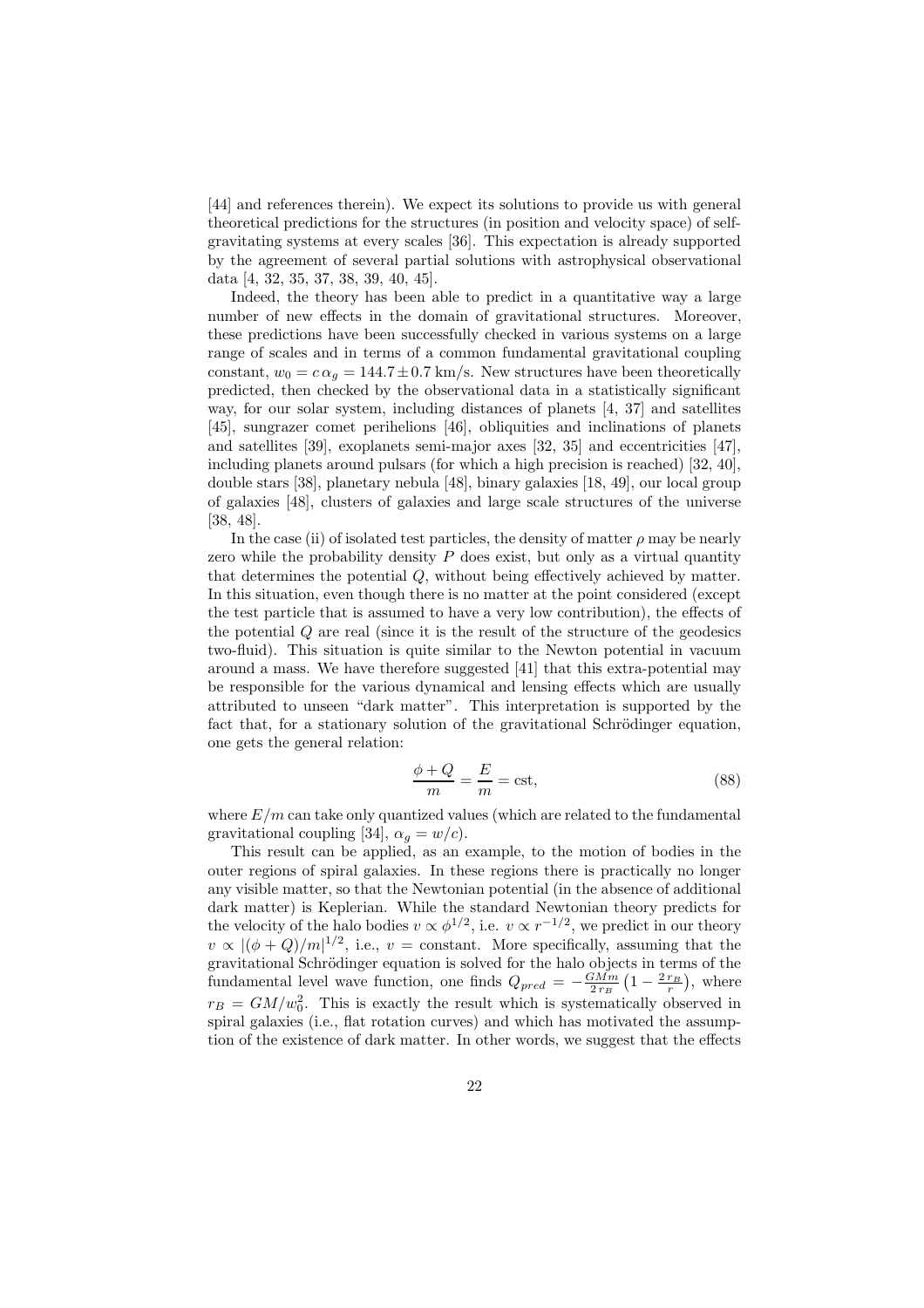tentatively attributed to unseen matter are simply the result of the geometry of space-time. In this proposal, space-time is not only curved but also fractal beyond some given relative time and space-scales. While the curvature manifests itself in terms of the Newton potential, fractality manifests itself in terms of the new scalar potential Q, and then finally in terms of the anomalous dynamics and lensing effects.

## 4 Conclusion and prospect

The present contribution has mainly focused on the detailed demonstration of the Schrödinger equation in a non-differentiable space-time, constrained by the principle of relativity (applied to scale transformations). We have also briefly considered some applications to the problem of formation and evolution of gravitational structures, including the question of "dark matter".

Other developments and generalizations of the theory, that have not been considered in the present contribution, have been presented elsewhere: e.g., special scale relativity [15], which involves the introduction of a fifth dimension that plays for scale laws a role similar to that played by time for motion laws (in this framework, the Planck length-time-scale becomes a minimal, impassable horizon, which implies several consequences in elementary particle physics, see [32, 41]; scale dynamics [20, 42]; motion-scale coupling which leads to a reinterpretation of gauge invariance [17, 50], and is a first step toward general scale-motion relativity; variable fractal dimension [18]; generalized Schrödinger equations in the case of the rotational motion of solids, of Euler and Navier-Stokes equations, of equations with dissipation and of scalar field equations (whose solutions give probability amplitudes for the potential) [19]; applications in cosmology [4, 18] (that lead to a theoretical prediction of the value of the cosmological constant,  $\Omega_{\Lambda}=0.7\pm0.15$  which is now supported by observational measurements).

Among the possible generalizations of the theory, one can also abandon the differentiability, not only in the usual space-time of positions and instants, but also in the space of scales itself. All the previous construction can again apply to this deeper level of description, that leads to the introduction of a "quantum mechanics of scale". In this framework, which is equivalent to a "third quantization", fractals "objects" of a new type can be defined. Let us recall indeed, that, up to now, various kinds of fractal structures have been physically defined:

(1) The first case is given by Mandelbrot's fractal objects, that own structures at well defined scales.

(2) The second case is given by scale-relativistic fractals (the ones that we consider throughout this work), for which only scale ratios have a physical meaning, never an absolute scale.

(3) A still more profound description of fractal structures allows the scale ratios to become themselves variable in terms of the space-time coordinates, i.e., to become a field. This is an important domain of development of the scale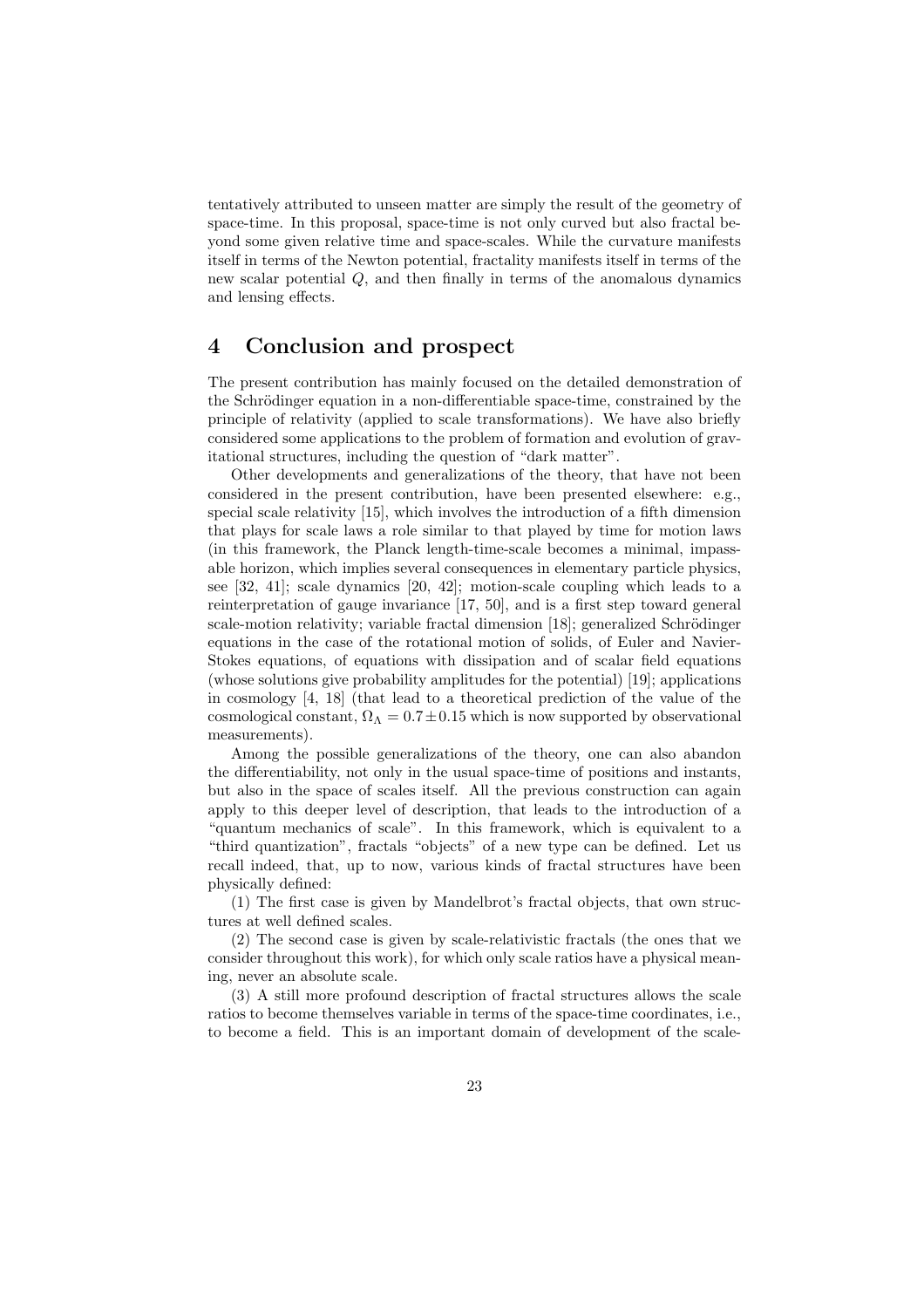relativity theory, since it leads to a re-interpretation of the very nature of gauge transformations, and therefore of the gauge field and of their associated charges [17, 18, 50].

By giving up differentiability in the scale space, a still new case of fractal structures appears. These are "quantum fractals", which are defined by the probability for a scale ratio to have some given value, which is deduced from the solution of a Schrödinger equation acting in scale space. Such an approach may be particularly relevant for the description and understanding of complex systems (in particular in biology), characterized in particular by the occurrence of imbricated hierarchical levels of organisation and by evolution between these levels [51, 52, 53, 54, 55].

Acknowlegments. It is a pleasure to thank the organizers of this Colloquium for their kind invitation to contribute.

## References

- [1] A. Einstein, Annalen der Physik 49, 769 (1916), translated in The Principle of Relativity (Dover, 1923, 1952)
- [2] B. Mandelbrot, Les Objets Fractals (Flammarion, Paris, 1975)
- [3] B. Mandelbrot, The Fractal Geometry of Nature (Freeman, San Francisco, 1982)
- [4] L. Nottale, Fractal Space-Time and Microphysics: Towards a Theory of Scale Relativity (World Scientific, Singapore, 1993)
- [5] F. Ben Adda and J. Cresson, C. R. Acad. Sci. Paris, t. 330, Série I, p. 261 (2000)
- [6] R. P. Feynman and A. R. Hibbs, Quantum Mechanics and Path Integrals (MacGraw-Hill, New York, 1965)
- [7] E. Nelson, Phys. Rev. 150, 1079 (1966)
- [8] B. Gaveau, T. Jacobson, M. Kac and L. S. Schulman, Phys. Rev. Lett. 53, 419 (1984)
- [9] M. S. Wang and Wei-Kuang Liang, Phys. Rev. D48, 1875 (1993)
- [10] G. N. Ord, J. Phys. A: Math. Gen. 16, 1869 (1983)
- [11] L. Nottale and J. Schneider, J. Math. Phys. 25, 1296 (1984)
- [12] L. Nottale, Int. J. Mod. Phys. A 4, 5047 (1989)
- [13] G. N. Ord, Int. J. Theor. Phys. **31**, 1177 (1992)
- [14] D. G. C. McKeon and G. N. Ord Phys. Rev. Lett. 69, 3 (1992)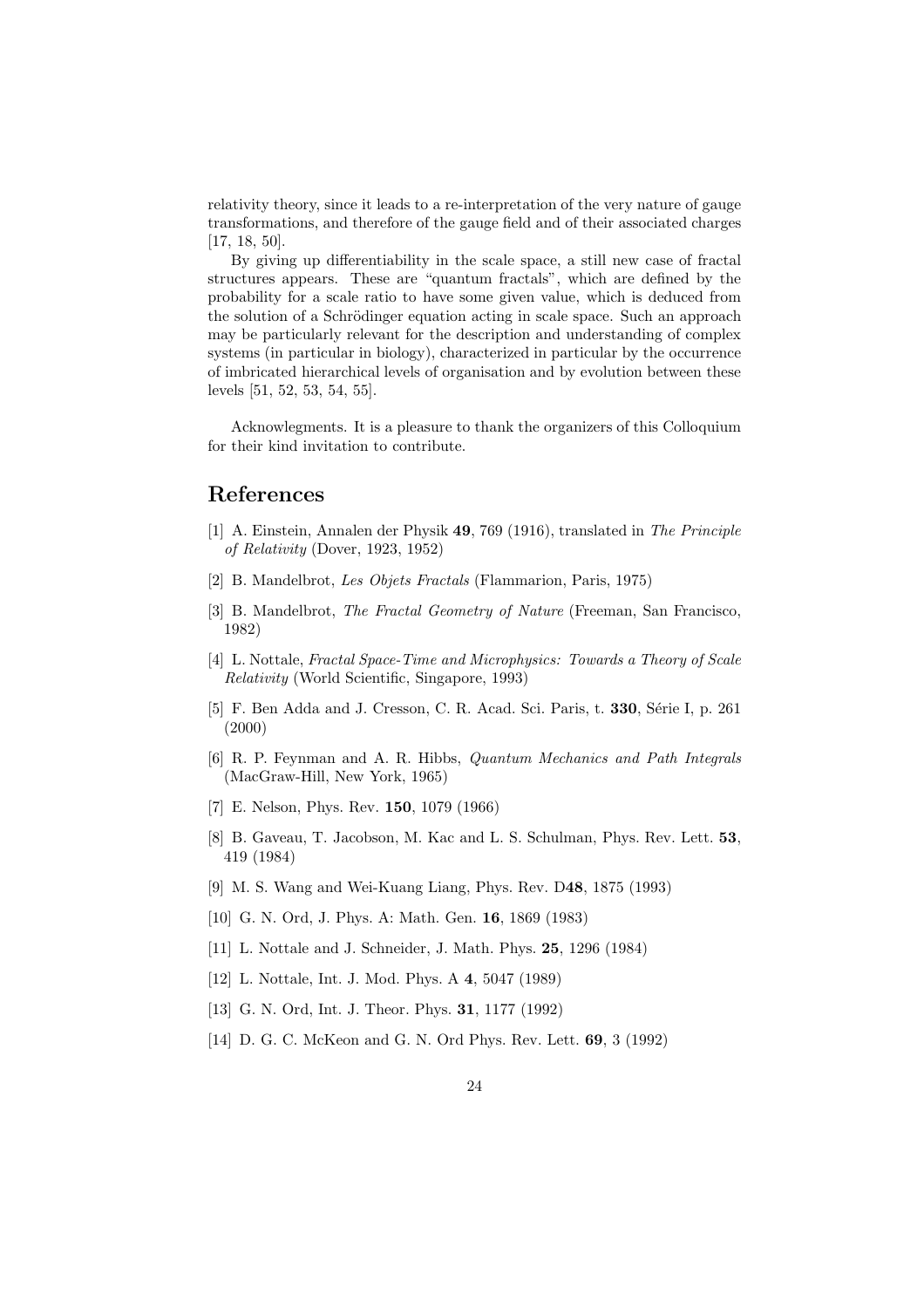- [15] L. Nottale, Int. J. Mod. Phys. A7, 4899 (1992)
- [16] M. S. El Naschie, Chaos, Solitons & Fractals 2, 211 (1992)
- [17] L. Nottale, in Relativity in General, E.R.E. 93 (Spanish Relativity Meeting), edited by J. Diaz Alonso and M. Lorente Paramo, (Editions Frontières, Paris, 1994) p. 121
- [18] L. Nottale, Chaos, Solitons & Fractals 7, 877 (1996)
- [19] L. Nottale, Astron. Astrophys. 327, 867 (1997)
- [20] L. Nottale, in Scale invariance and beyond, Proceedings of Les Houches school, edited by B. Dubrulle, F. Graner and D. Sornette, (EDP Sciences, Les Ullis/Springer-Verlag, Berlin, New York, 1997) p. 249
- [21] K. Wilson, Rev. Mod. Phys. 47, 774 (1975)
- [22] K. Wilson, Sci. Am., 241, 140 (1979)
- [23] M.N. Célérier  $& L.$  Nottale, Phys. Rev D, submitted
- [24] Postnikov M., Lecons de Géométrie. Groupes et algèbres de Lie (Mir, Moscow, 1982), Leçon 14.
- [25] L. Nottale, Chaos, Solitons & Fractals 10, 459 (1999)
- [26] A. Einstein, Annalen der Physik 17, 549 (1905)
- [27] K. M. Kolwankar and A. D. Gangal, Phys. Rev. Lett. 80, 214 (1998)
- [28] J. Cresson, Mémoire d'habilitation à diriger des recherches, Université de Franche-Comté, Besançon (2001)
- [29] D. Dohrn and F. Guerra, in proceedings of conference "Stochastic behaviour in classical and quantum Hamiltonian systems, Como, 20-24 June, eds. G. Casati and J. Ford.
- [30] J. C. Pissondes, Chaos, Solitons & Fractals 10, 513 (1999)
- [31] J. C. Pissondes, J. Phys. A:Math. Gen. 32, 2871 (1999)
- [32] L. Nottale, Astron. Astrophys. Lett. 315, L9 (1996)
- [33] Greenberger D.M., Found. Phys. 13, 903 (1983)
- [34] Agnese A.G., Festa R., Phys. Lett. A227, 165 (1997)
- [35] Nottale L., Schumacher G., Lefèvre E.T., A&A 361, 379 (2000)
- [36] T. Lehner and L. Nottale, in preparation (2002)
- [37] L. Nottale, G. Schumacher and J. Gay, Astron. Astrophys. 322, 1018 (1997)